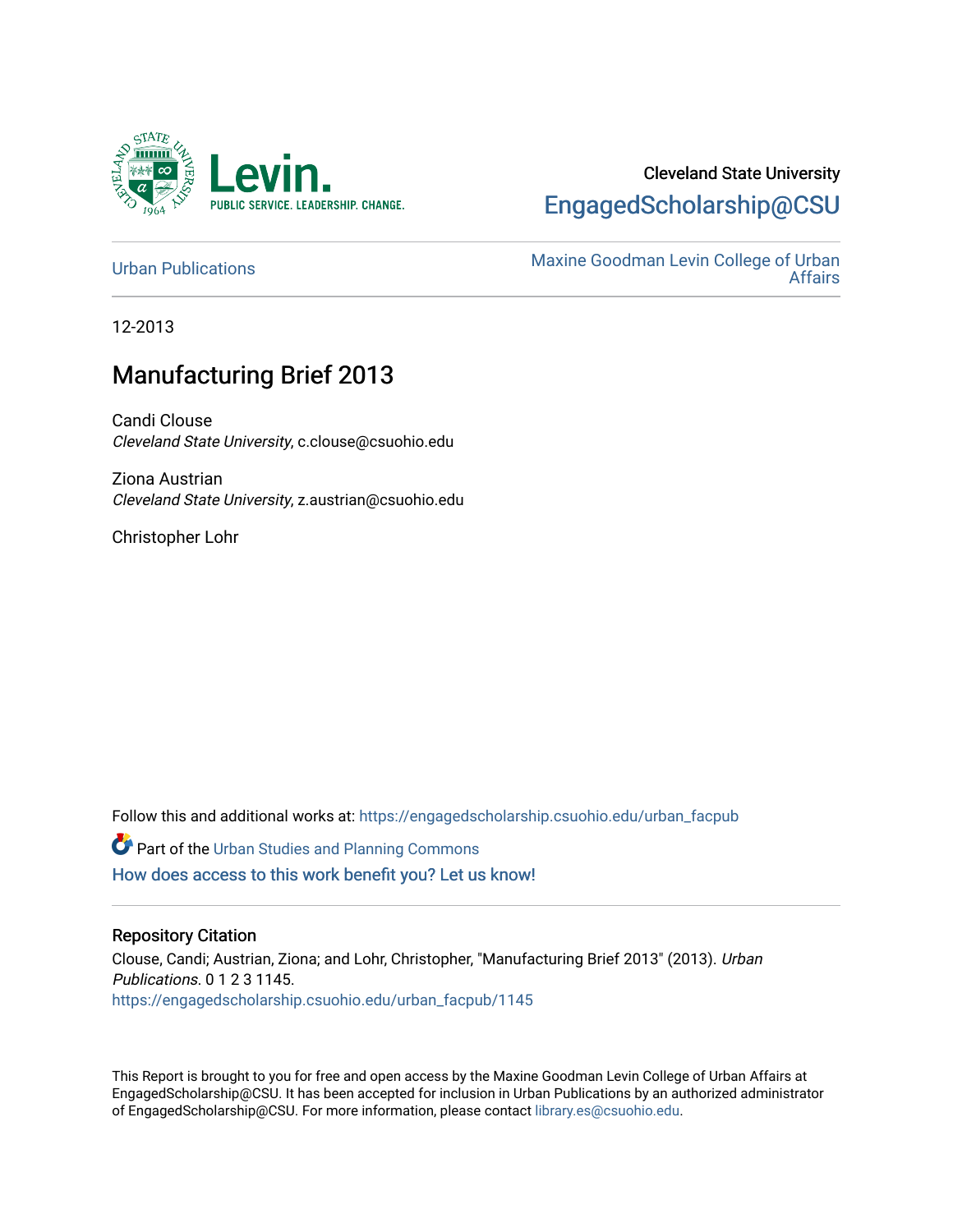# 2013 Manufacturing Brief

Prepared for MAGNET | Candi Clouse | Ziona Austrian, Ph.D. | Christopher Lohr | December 2013





Maxine Goodman Levin College of Urban Affairs *Center for Economic Development*





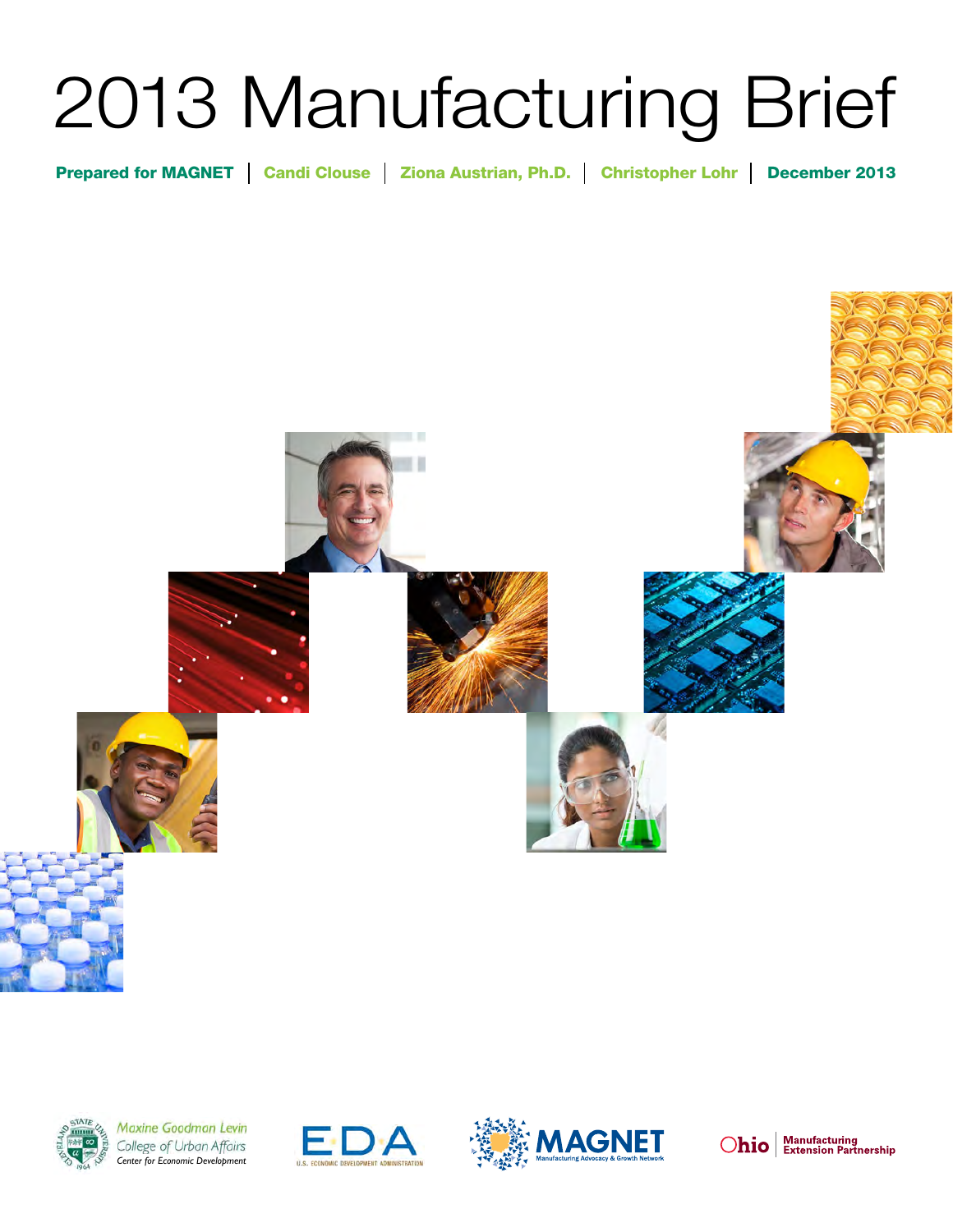# **CONTENTS**

#### Introduction

- Manufacturing Exports
- Manufacturing Opportunities from the Development of Utica Shale Manufacturing is a Part of the Supply Chain Cheaper Energy

#### Manufacturing as a Critical Sector in Northeast Ohio

- Employment
- Sub-Regional Manufacturing Employment
- Figure 1: Manufacturing Contribution to Net Job Growth in Northeast Ohio, 2010-2012
- Table 1: Manufacturing Employment by County and Metro Area, 2010-2012
- Gross Domestic Product
- Figure 2: Manufacturing Contribution to Net GRP Growth in Northeast Ohio, 2010-2012
- Average Wage
- Figure 3: Growth in Average Wage in Northeast Ohio, 2010-2012

#### 6 Several Manufacturing Industries are Critical to the Regional Economy

- Employment
- Table 2: Manufacturing Employment in NEO, Remainder of Ohio, and the U.S., 2010-2012
- Gross Regional Product
- Figure 4: Northeast Ohio Manufacturing Location Quotients (Based on 2012 Employment)
- Average Wage
- Manufacturing Establishment by Size
- Figure 5: Average Wage by Detailed Manufacturing Industry, 2012
- Table 3: NEO Manufacturing Employment by Establishment Size, 2012

#### Appendix Tables

- Table A1: Manufacturing Employment in NEO, Remainder of Ohio, and the U.S. by Major Sector, 2010-2012
- Table A2: Manufacturing GRP in NEO, Remainder of Ohio, and the U.S. by Major Sector, 2010-2012
- Table A3: Manufacturing Average Wage in NEO, Remainder of Ohio, and the U.S. by Major Sector, 2010-2012
- Table A4: Manufacturing Employment in NEO, Remainder of Ohio, and the U.S. by Detailed Industry, 2010-2012
- Table A5: Manufacturing GRP in NEO, Remainder of Ohio, and the U.S. by Detailed Industry, 2010-2012
- Table A6: Manufacturing Average Wage in NEO, Remainder of Ohio, and the U.S. by Detailed Industry, 2010-2012
- Table A7: Manufacturing Total Wages in NEO, Remainder of Ohio, and the U.S. by Major Sector, 2010-2012
- Table A8: Manufacturing Total Wages in NEO, Remainder of Ohio, and the U.S. by Detailed Industry, 2010-2012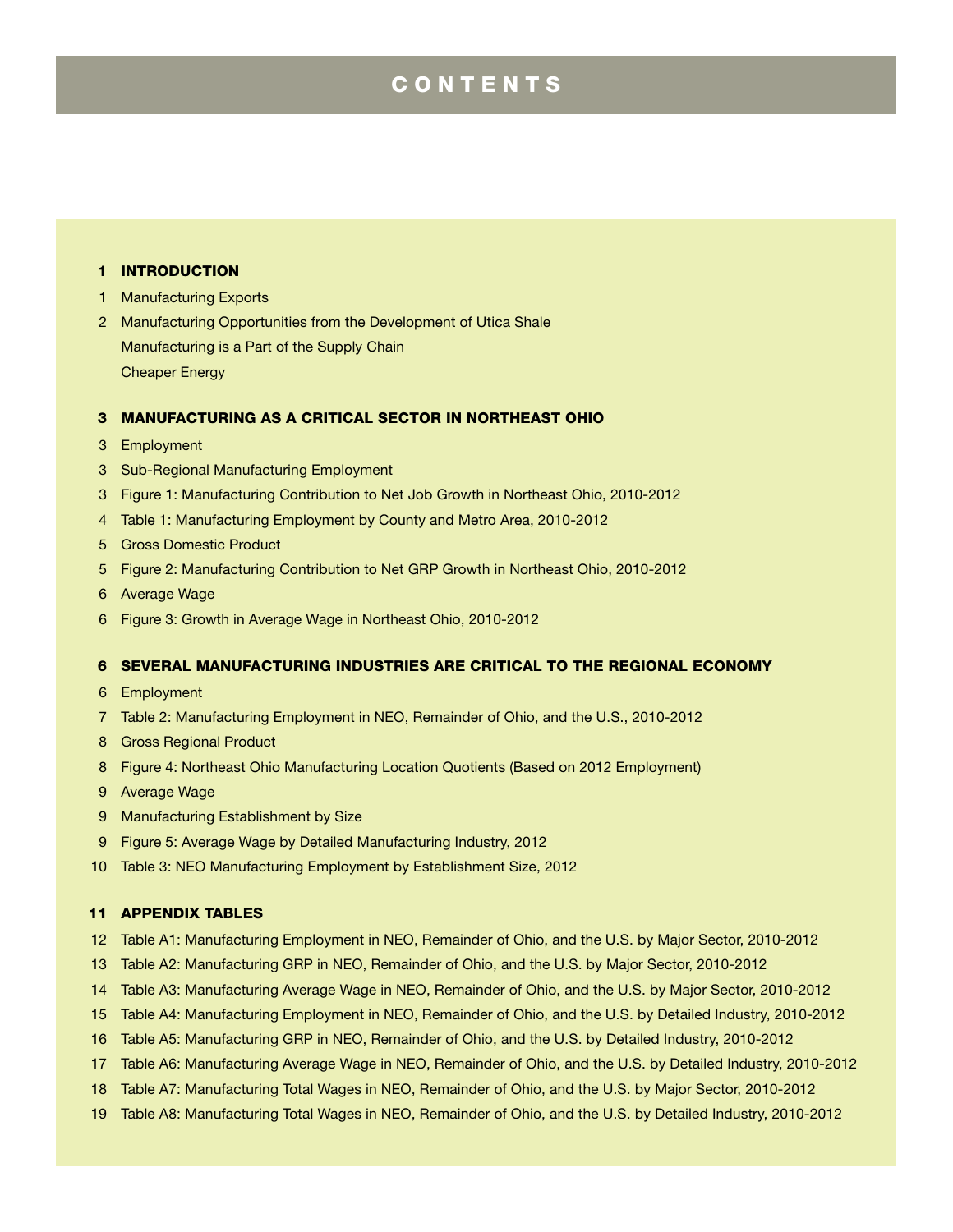# Introduction

*This brief continues a series of publications that tell the story of manufacturing in Northeast Ohio (NEO) and provide an overview of the trends in employment, gross regional product, average wages, establishments, and exports for major manufacturing industries. This year's focus will be on short term trends (2010 to 2012) that describe the growth of the manufacturing sector, with a detailed analysis for specific industries that constitute the sector. Northeast Ohio's trends are then compared to trends in the United States and the remainder of the state of Ohio.1*



In the post-recession years of 2010 to 2012, the manufacturing sector experienced a rebound, contributing the most to NEO's regional growth. The overall health of the national manufacturing sector, as indicated by the Purchasing Managers' Index (PMI), reached a two-year high of 55.7% in August of 2013, mirroring the most recent Northeast Ohio regional report from the Purchasing Manager's Association of Cleveland (PMAC), which indicated continued expansion in the manufacturing sector.<sup>2</sup> Two factors suggest sustained growth of the manufacturing sector in Northeast Ohio: continued national growth in exports and the development of the Utica Shale. In addition, several manufacturing industry groups were identified as industries that drive NEO's regional competitiveness. These industries, selected by the leaders of the Regional Economic Competitiveness Strategy (RECS) as priorities to grow and strengthen, include automotive, chemicals and polymers, machinery and metal working, metals, and miscellaneous manufacturing.

#### Manufacturing Exports

Manufacturing in NEO has the potential to continue its growth based, in part, on continued national growth in exports. U.S. exports have been growing more than seven times faster than gross domestic product (GDP) since 2005, and non-food and beverage exports now account for 10% of U.S. GDP, the largest share in 50 years.3 The outlook for export growth through 2020 is also strong as lower domestic labor costs, high labor market flexibility, and low energy costs drive a manufacturing shift from developed manufacturing economies in Western Europe and Japan towards the United States.<sup>4</sup> In addition, the United States is predicted to become more attractive for re-shoring production of goods for the U.S. market because of China's rising costs for labor, land, and energy.

1 Northeast Ohio comprises of 18 counties including the Akron MSA (Portage and Summit Counties), half of the Canton-Massillon MSA (Stark County), the Cleveland-Elyria-Mentor MSA (Cuyahoga, Geauga, Lake, Lorain, and Medina Counties), the Mansfield MSA (Richland County), the Sandusky MSA (Erie County), the Youngstown-Warren MSA (Mahoning and Trumbull Counties), and six nonmetropolitan counties (Ashland, Ashtabula, Columbiana, Huron, Tuscarawas, and Wayne).

<sup>2</sup> PMI, PMAC 2013

<sup>3</sup> Boston Consulting Group, 2013

<sup>4</sup> Boston Consulting Group, 2013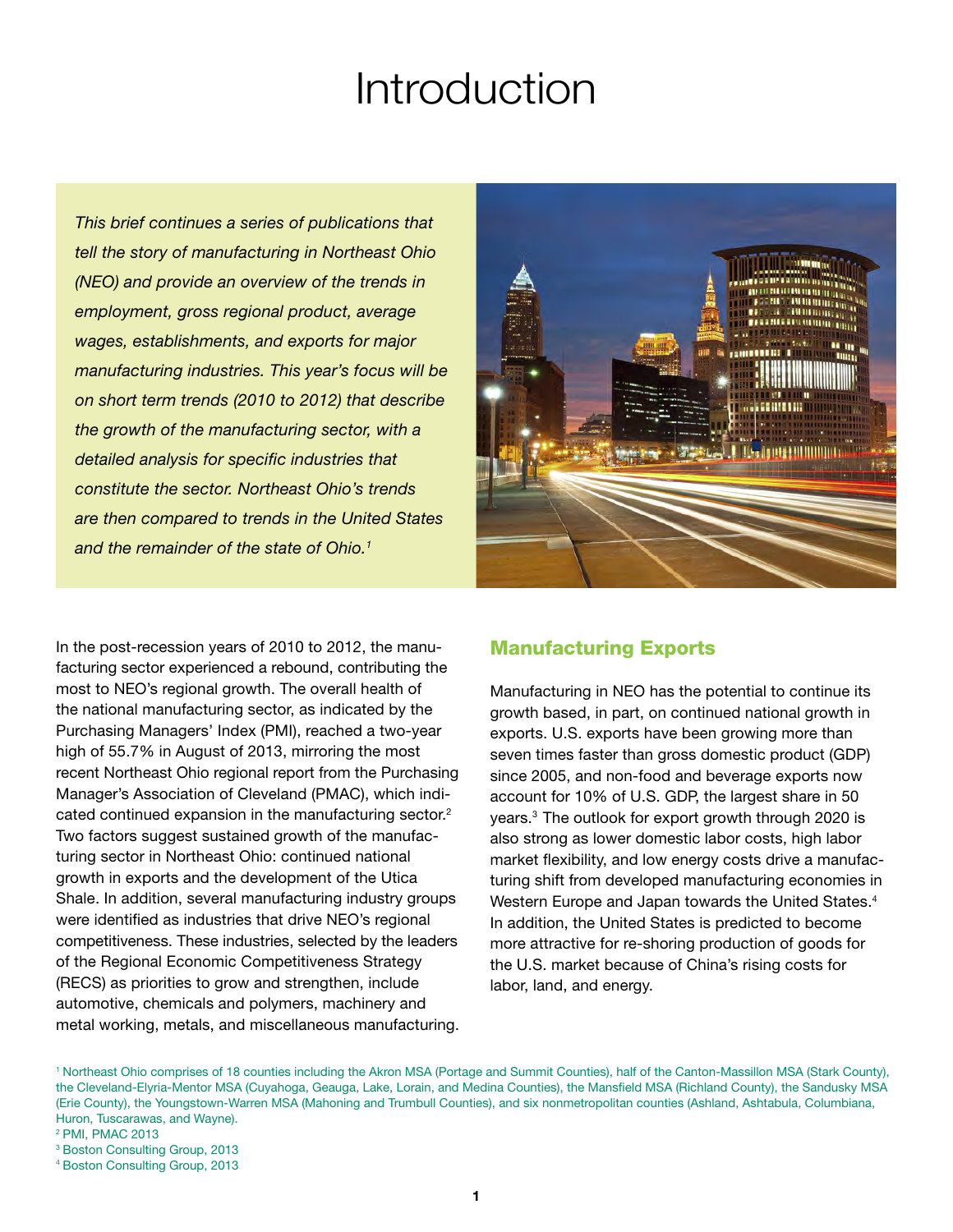*Manufacturing* exports grew in NEO between 2010 and 2012 from \$21.5 billion to \$25.0 billion, a growth rate of 16.6%, but nonetheless slower than the 17.5% growth rate for the remainder of Ohio. NEO manufacturing was responsible for an increasing share of NEO's exports over the post-recession period. In 2012, manufacturing represented 80.6% of NEO exports, compared to a lower manufacturing share of exports in the remainder of the state (75.3%). The largest industrial sectors for exports are *Chemicals* (\$4.4 billion), *Transportation Equipment* (\$4.3 billion), *Primary Metal* (\$3.5 billion), *Machinery* (\$3.1 billion), and *Fabricated Metal Products* (\$2.4 billion); combined they accounted for 70.3% of total manufacturing exports.

# Manufacturing Opportunities from the Development of Utica Shale

The development of Utica Shale has been a major focus for manufacturers in the state. Ohio manufacturers can benefit from the Utica Shale development in two ways: (1) by becoming a part of the supply chain for downstream and midstream industries and (2) by receiving cheap energy for their operations.

#### *Manufacturing is a Part of the Supply Chain*

The *Raw Steel and Fabricated Metal Product Manufacturing* industry is already actively participating in the development of Utica Shale's supply chain. Ohio's steel industry is responding to increased demand for tubular steel and fittings for shale development. V&M Star (Youngstown) and US Steel (Lorain) have begun producing the tubular steel for shale development.

After Indiana, Ohio is the second-largest raw steel producing state in the U.S., with a 12.2% share (in thousands of net tons). Ohio is ranked third after Indiana and Pennsylvania in terms of 2010 GDP. The steel producing industry grew 25.3% between 2010 and 2011, and Ohio experienced the largest growth of all states. In fact, six Ohio steel producers are on *Worldsteel's* list of 2010 top world producers.

Another beneficiary is the plastic manufacturing industry, which uses cheaper feedstock of ethane, a key component in natural gas liquids. The ethane will be processed by the M3 and MarkWest plants in eastern Ohio. Also, Appalachian Resins is looking to build an ethylene/polyethylene production facility in Ohio.<sup>5</sup>



#### *Cheaper Energy*

Energy costs account for about 20% of the cost of producing one ton of steel. However, cheap natural gas has helped lower the cost of production. Thanks to the low cost of natural gas, companies like Nucor Steel (Marion) are now looking to use natural gas instead of coal to make direct-reduced iron (DRI). Also, Bluescope Steel, Ltd. and Cargill, Inc. formed a new joint venture and are planning to build a new natural gas DRI plant in Ohio.

Ohio is home to 10 *high* energy intensive manufacturing industries that spend 2%-6% of their total expenditures on electricity and to 17 *moderate* energy intensive manufacturing industries which spend 1%-2% on electricity annually. Of these 27 industries, 12 are driver industries that are part of Ohio's economic base. Moreover, many of these industries are heavily concentrated in Northeast Ohio. A recent study by the Center found that a decrease in the industrial electricity price by one cent per kilowatthour (16.3%) is likely to increase average manufacturing productivity, on average, by \$2,527 (2.2%).  $\blacklozenge$ 

5 Shawn Bennett. Steel and chemical industries eye Ohio thanks to shale. Energy in Depth (EID), Ohio. Retrieved from: http://energyindepth.org/ohio/ steel-and-chemical-industries-eying-ohio-thanks-to-shale/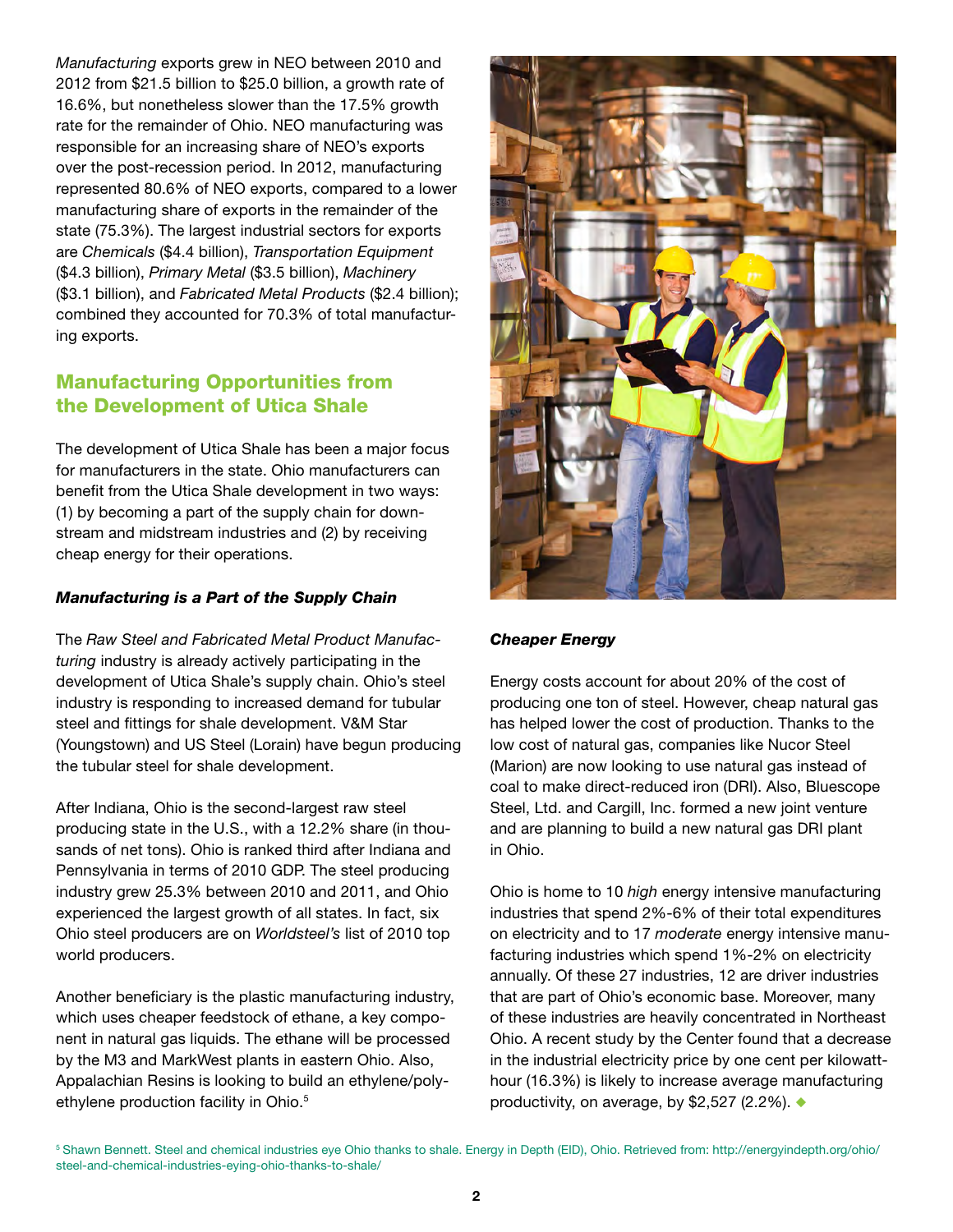# Manufacturing as a Critical Sector in Northeast Ohio

# Employment

Between 2010 and 2012, manufacturing in Northeast Ohio experienced a rebound that made it a leader in regional employment growth. In 2012, manufacturing represented 14.4% of all employment in Northeast Ohio, compared with 12.4% for the remainder of Ohio and 9.1% nationally. Manufacturing also represented the second largest industry in terms of employment in the region with 263,516 jobs, trailing the regional leader, *Health Care and Social Assistance*, by nearly 62,000 jobs (Appendix Table A1). NEO accounted for 40.7% of manufacturing employment in Ohio and 2.2% of the national manufacturing employment.

NEO manufacturing employment grew by 8.2% between 2010 and 2012, more than doubling the national growth rate (3.7%) and outpacing the growth in the remainder of Ohio (5.1%). Among major sectors in NEO, manufacturing grew at the fourth highest rate, with *Administrative and Support and Waste Management and Remediation Services* posting the highest growth rate (12.6%) in the region.

Of the three sectors in NEO that had growth rates exceeding both state and national averages, manufacturing outperformed the state and national industry averages by the largest margin. Growth in manufacturing employment between 2010 and 2012 was essential in buoying an overall regional employment growth of 2.7%, a figure that was below both the remainder of Ohio (3.4%) and U.S. (3.0%) employment growth rates. When manufacturing is excluded, the employment growth rate for the region shrinks to 1.8%, a statistic that emphasizes the importance of manufacturing to the regional labor market during this timeframe.

The significance of the manufacturing industry is further demonstrated by the fact that it accounted for the largest industry share of employment growth in the region, with a gain of 20,059 jobs, which is slightly less than the next three ranked industries combined. This growth accounted for four out of every ten new jobs (42.1%) between 2010 and 2012 (Figure 1). The sector

represented 50.4% of net employment growth for the period between 2010 and 2011 and 36.0% of the net job growth between 2011 and 2012.

# Sub-Regional Manufacturing Employment

Northeast Ohio is comprised of metropolitan areas and counties, each with its own rate of growth in the manufacturing sector. All MSAs and counties, except for Geauga, saw an increase in their manufacturing employment and total share of manufacturing employment between 2010 and 2012 (Table 1).

The Cleveland-Elyria-Mentor MSA represented 46% of the total manufacturing employment in Northeast Ohio and 19% of the manufacturing employment in Ohio in 2012. Overall, the MSA saw an increase of 6.3% in terms of employment between 2010 and 2012. Cuyahoga County added over 3,300 jobs, the most of any NEO county, and Lake and Lorain Counties each added over 1,500 jobs between 2010 and 2012. With the exception of Geauga County, each of the other four counties in the MSA gained over 5% in employment in the study period.

#### Figure 1: Manufacturing Contribution to Net Job Growth in Northeast Ohio, 2010-2012

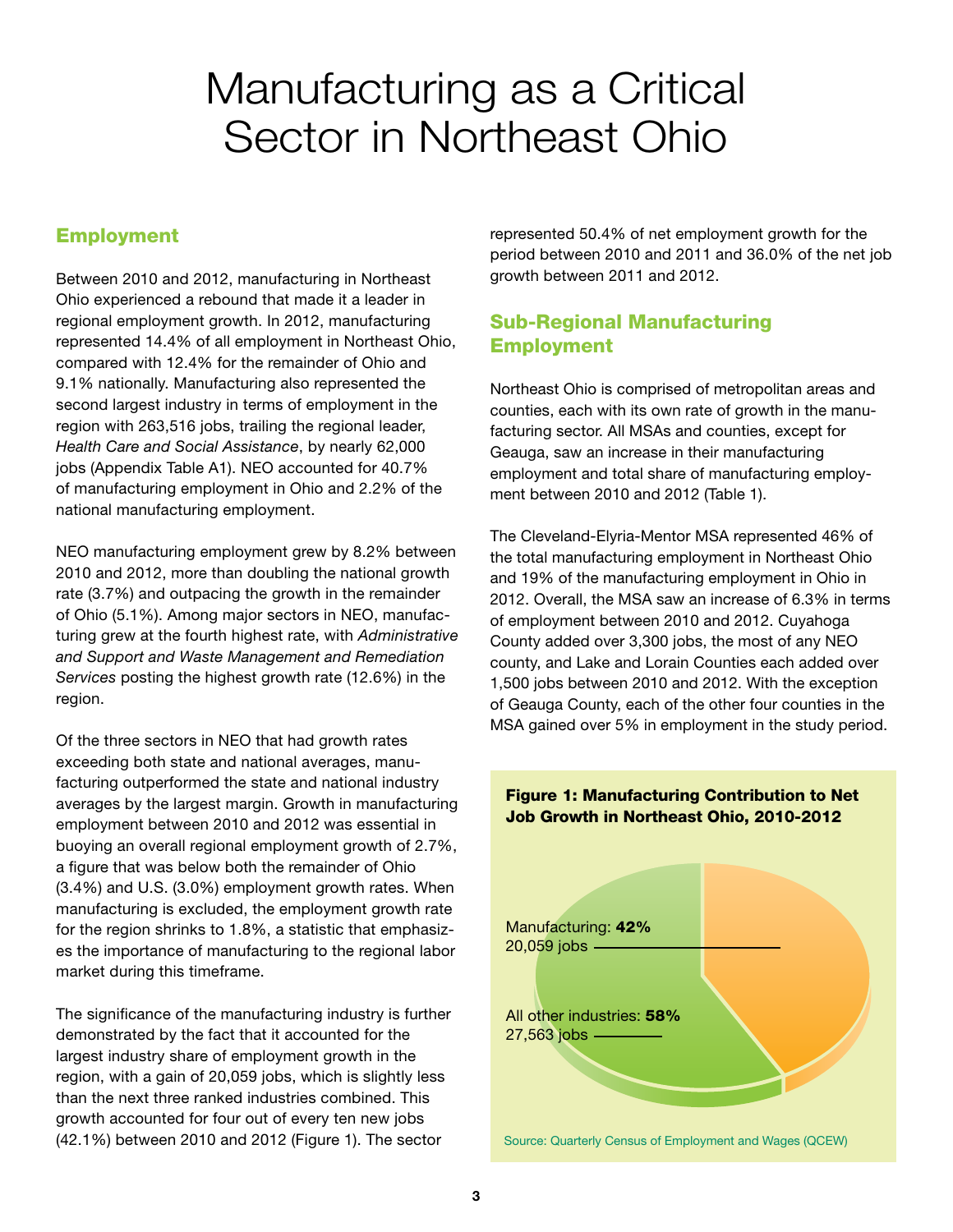# Table 1: Manufacturing Employment by County and Metro Area, 2010-2012

|                                                  |                   | 2012    | <b>Change</b><br>2010-2012 | % Change<br>2010-2012 | 2012<br><b>Manufacturing</b><br><b>Share of Total</b><br><b>Employment</b> |
|--------------------------------------------------|-------------------|---------|----------------------------|-----------------------|----------------------------------------------------------------------------|
| Ohio                                             |                   | 647,348 | 38,634                     | 6.3%                  | 13.1%                                                                      |
| <b>Northeast Ohio</b>                            |                   | 263,516 | 20,059                     | 8.2%                  | 14.4%                                                                      |
| <b>Akron MSA</b>                                 |                   | 39,444  | 2,421                      | 6.5%                  | 13.0%                                                                      |
|                                                  | Portage           | 9,991   | 800                        | 8.7%                  | 19.8%                                                                      |
|                                                  | <b>Summit</b>     | 29,452  | 1,621                      | 5.8%                  | 11.6%                                                                      |
| <b>Canton-Massillon MSA</b>                      |                   | 24,824  | 2,233                      | 9.9%                  | 16.5%                                                                      |
|                                                  | <b>Stark</b>      | 24,824  | 2,233                      | 9.9%                  | 16.5%                                                                      |
| <b>Cleveland-Elyria-Mentor MSA</b>               |                   | 121,767 | 7,184                      | 6.3%                  | 12.8%                                                                      |
|                                                  | Cuyahoga          | 69,818  | 3,322                      | 5.0%                  | 10.2%                                                                      |
|                                                  | Geauga            | 6,702   | (152)                      | $-2.2%$               | 21.7%                                                                      |
|                                                  | Lake              | 20,081  | 1,825                      | 10.0%                 | 22.0%                                                                      |
|                                                  | Lorain            | 16,538  | 1,575                      | 10.5%                 | 17.7%                                                                      |
|                                                  | Medina            | 8,628   | 614                        | 7.7%                  | 15.4%                                                                      |
| <b>Mansfield MSA</b>                             |                   | 9,067   | 506                        | 5.9%                  | 17.9%                                                                      |
|                                                  | Richland          | 9,067   | 506                        | 5.9%                  | 17.9%                                                                      |
| <b>Sandusky MSA</b>                              |                   | 5,850   | 783                        | 15.5%                 | 17.7%                                                                      |
|                                                  | Erie              | 5,850   | 783                        | 15.5%                 | 17.7%                                                                      |
| <b>Youngstown-Warren-</b><br><b>Boardman MSA</b> |                   | 22,874  | 3,865                      | 20.3%                 | 13.9%                                                                      |
|                                                  | Mahoning          | 8,911   | 944                        | 11.8%                 | 9.4%                                                                       |
|                                                  | <b>Trumbull</b>   | 13,963  | 2,922                      | 26.5%                 | 20.0%                                                                      |
| <b>Non-Metro Counties</b>                        |                   | 39,690  | 3,065                      | 8.4%                  | 23.2%                                                                      |
|                                                  | Ashland           | 3,229   | 286                        | 9.7%                  | 18.9%                                                                      |
|                                                  | Ashtabula         | 6,516   | 356                        | 5.8%                  | 22.1%                                                                      |
|                                                  | Columbiana        | 5,616   | 453                        | 8.8%                  | 19.1%                                                                      |
|                                                  | Huron             | 5,853   | 374                        | 6.8%                  | 30.3%                                                                      |
|                                                  | <b>Tuscarawas</b> | 7,111   | 634                        | 9.8%                  | 21.1%                                                                      |
|                                                  | Wayne             | 11,365  | 962                        | 9.2%                  | 26.8%                                                                      |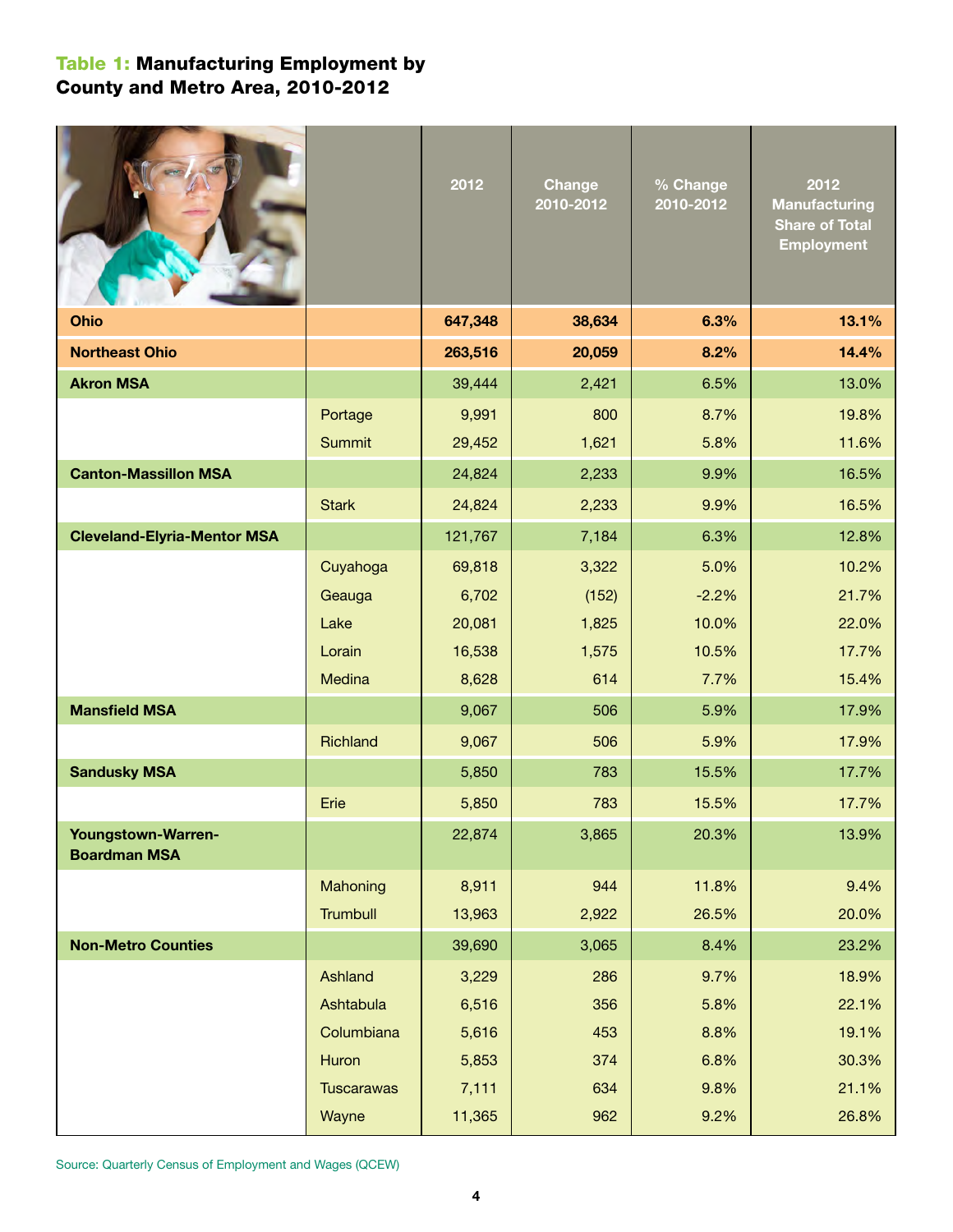The second largest MSA in Northeast Ohio is Akron, which had 15% of the manufacturing jobs in Northeast Ohio and 6% of the manufacturing jobs in the state. The Akron MSA gained 2,421 manufacturing jobs between 2010 and 2012 (6.5%) and manufacturing represented 13% of the share of the total employment in the MSA. Both Portage and Summit Counties increased their manufacturing employment, each by over 5%.

The Canton-Massillon MSA represents 9% of the total manufacturing employment in Northeast Ohio. The lone county in this MSA, Stark, gained 2,233 manufacturing jobs between 2010 and 2012 (9.9%). The Youngstown-Warren-Boardman MSA contains just shy of 9% of the total manufacturing employment in the region. This MSA saw an increase of 3,865 manufacturing jobs between 2010 and 2012 (20.3%), which is the largest increase among the MSAs. Trumbull County showed the largest increase in terms of percentage change in employment between 2010 and 2012 at 26.5%, just trailing Cuyahoga County for the largest increase in terms of jobs. The Mansfield MSA has only 3% of the total manufacturing employment in Northeast Ohio. Richland County, the only in this MSA, gained 506 manufacturing jobs between 2010 and 2012 (5.9%).The Sandusky MSA represents just over 2% of the total manufacturing employment in Northeast Ohio and saw an increase of 783 manufacturing jobs between 2010 and 2012 (15.5%). Finally, the six non-metropolitan counties represent 15% of the total manufacturing jobs in NEO. These counties gained 3,065 manufacturing jobs between 2010 and 2012 for an increase of 23.2%.

# Gross Domestic Product

The importance of manufacturing to the NEO economy is perhaps clearest when viewed through the lens of gross domestic product (GDP).<sup>6</sup> In 2012, manufacturing in NEO accounted for 18.8% of gross regional product (GRP), significantly higher than the remainder of Ohio (16.1%) and nationally (12.0%). Manufacturing was the largest regional contributor to GRP with \$35.5 billion, more than \$14.2 billion higher than the second largest contributor, *Real Estate and Rental and Leasing* (Appendix Table A2).7 As with employment, NEO represented the largest portion of state manufacturing gross state product (GSP), accounting for 40.8% of the statewide total of \$87.2 billion. NEO also accounted for 1.9% of national manufacturing GDP.

NEO manufacturing posted a growth rate of 18.2% between 2010 and 2012, surpassing the remainder of Ohio (15.4%) and national (8.7%) manufacturing GDP growth rates. Manufacturing has the second highest growth rate among the major sectors in NEO, trailing only *Management of Companies and Enterprise's* growth rate of 30.2%.

Growth in the GRP for manufacturing was crucial in maintaining a regional growth rate of 3.5%, which was lower than the remainder of Ohio (4.1%) rate but exceeded the national (2.7%) rate. When manufacturing is excluded, the rate for all other sectors in NEO shrank to 0.6%, showing how vital manufacturing was during this timeframe for GRP growth.

than all other net positive contributors combined. From 2010 to 2012, the growth in manufacturing accounted Manufacturing accounted, by far, for the largest share of GRP growth in the region, with \$5.5 billion added between 2010 and 2012, or more than \$1.7 billion more for 86.1% of net GRP growth (Figure 2). Annual analysis shows that between 2010 and 2011, manufacturing GRP growth represented 97.1% of the net NEO GRP growth and between 2011 and 2012, manufacturing GRP growth accounted for 67.7% of the net NEO GRP growth. The second largest contributor to GRP growth was *Management of Companies and Enterprises* at just under \$1.6 billion. In comparison, NEO manufacturing represented 44.3% of the Ohio's manufacturing GSP growth and 3.7% of national manufacturing GDP growth.



#### <sup>6</sup> In this report, GDP is comparable on the state level with Gross State Product (GSP) and on the regional level with Gross Regional Product (GRP). 7 All dollars reported are inflated or deflated to 2012 using the Bureau of Labor Statistics Consumer Price Index found at http://www.bls.gov/cpi/tables. htm.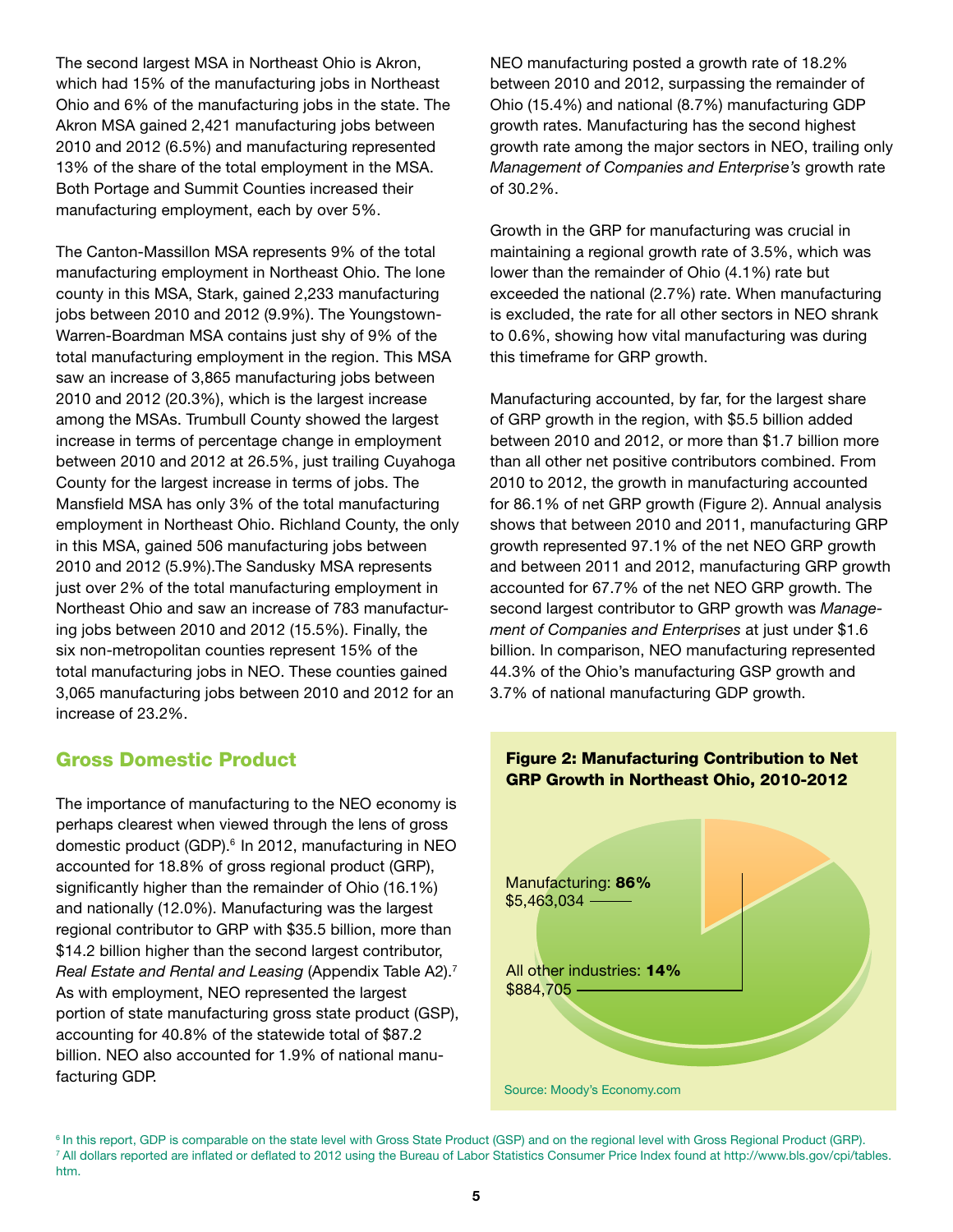### Average Wage

The average manufacturing wage in NEO in 2012 was \$58,168, ranking only seventh among all sectors, with *Management of Companies and Enterprises* posting the highest average wage of \$121,566 (Appendix Table A3).<sup>8</sup> Manufacturing holds a \$13,801, or 31.1%, wage premium when compared to the average wage (\$44,367) for all sectors in the region. The lower wage in manufacturing in NEO could be due to the lower cost of living and the concentration of less high-tech intensive jobs in the region. The 2012 average manufacturing wage in NEO is slightly higher than the averages for the remainder of Ohio (\$58,096), but is nearly \$6,000 less than the national manufacturing average (\$63,988).

Industry sectors in NEO experienced widespread wage growth between 2010 and 2012, with 14 sectors growing faster than national averages. Manufacturing average wages grew by 9.5%, faster than the remainder of Ohio (6.6%) and the national (8.1%) manufacturing average growth rates. Among all sectors in NEO, manufacturing had the fourth highest average wage growth rate, with *Management of Companies and Enterprises* posting the highest rate of 17.2%. Manufacturing average wage increased by \$5,056 between 2010 and 2012 (Figure 3).

Growth in manufacturing wages helped to push total regional wage growth to 6.2%, slightly above the remainder of Ohio (5.8%) and significantly higher than the national (5.2%) wage growth rate. With manufacturing excluded, the NEO wage growth rate drops to 5.1%, well below the state and national averages.  $\bullet$ 

#### Figure 3: Growth in Average Wage in Northeast Ohio, 2010-2012



8 Information on total wages for Northeast Ohio, Ohio, and the U.S. can be found in Appendix Table 7.

# Several Manufacturing Industries Are Critical to the Regional Economy

#### Employment

The largest manufacturing industries in 2012 by employment are *Fabricated Metal Products, Machinery, Transportation Equipment, Plastics and Rubber Products*, and *Primary Metals* (Table 2). Each of these industries employs more than 21,000 employees, and together these account for 60.6% of all regional manufacturing employment (Appendix Table A4).

The fastest growing industries among industries with at least 1,000 employees are *Transportation Equipment* (20.8%), *Primary Metals* (15.1%), *Machinery* (12.4%), *Fabricated Metal Products* (11.7%), and *Nonmetallic Mineral Products* (11.4%). Four of these fastest growing industries are also among the largest five industries, affirming that they added the majority of jobs from 2010- 2012. The largest industry contributors to employment growth are *Fabricated Metal Products* (+5,826 jobs), *Transportation Equipment* (+4,929 jobs), *Machinery*  (+3,488 jobs), and *Primary Metals* (+2,818 jobs). Together these sectors account for 85.1% of net job growth in NEO manufacturing during this two-year period.

Many manufacturing industries are traded industries with high concentration in Northeast Ohio. Location quotients measure the concentration of a given industry in an area relative to the concentration of that industry in the national economy. Industries with high location quotients (LQ>1.2) are considered to be traded industries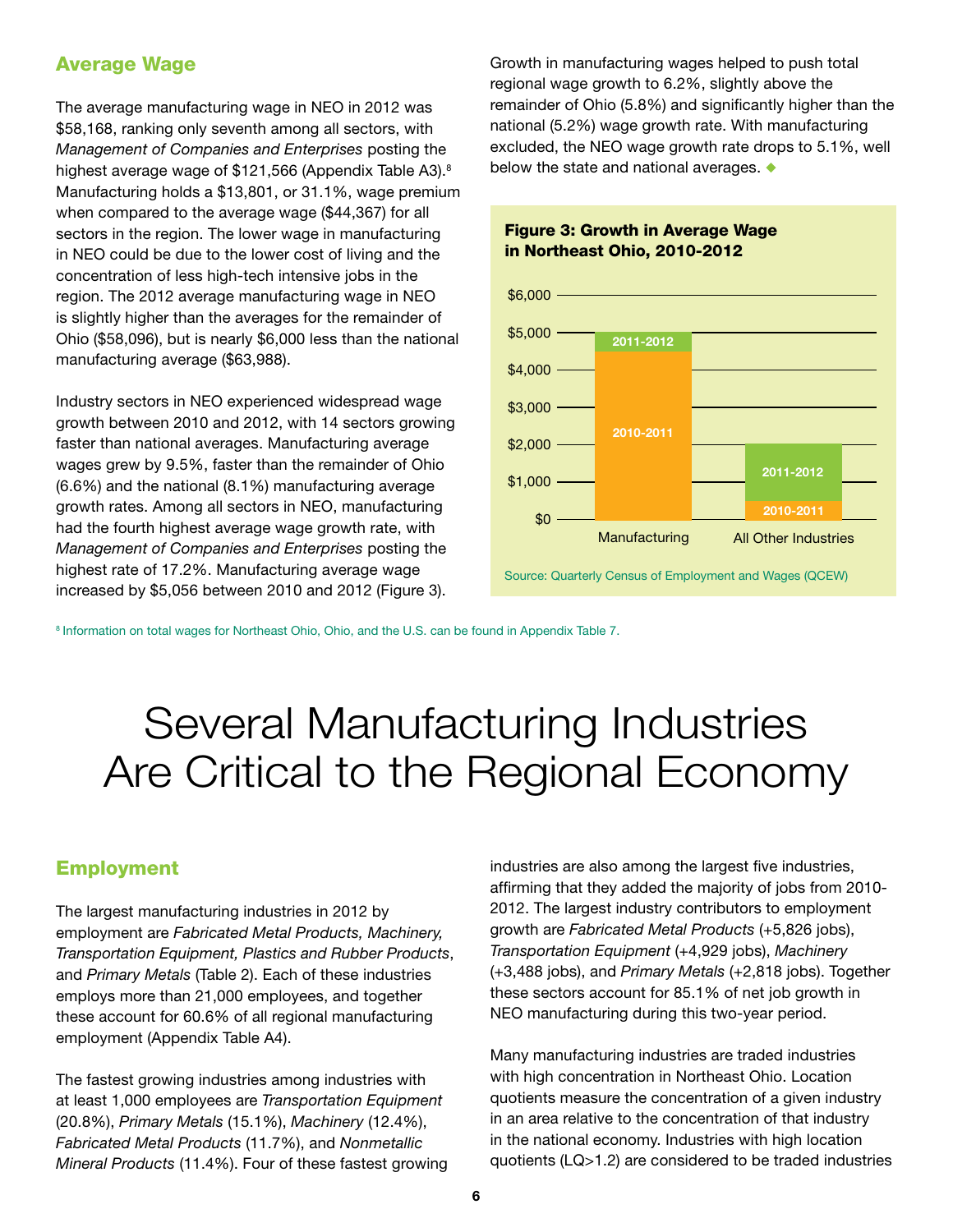# Table 2: Manufacturing Employment in NEO, Remainder of Ohio, and the U.S., 2010-2012

|                                                |         | <b>NEO Employment</b> | % Change 2010-2012 |                             |                                |  |  |  |  |
|------------------------------------------------|---------|-----------------------|--------------------|-----------------------------|--------------------------------|--|--|--|--|
|                                                | 2010    | 2012                  | <b>NEO</b>         | <b>Remainder</b><br>of Ohio | <b>United</b><br><b>States</b> |  |  |  |  |
| <b>Industry</b>                                |         |                       |                    |                             |                                |  |  |  |  |
| <b>Fabricated Metal Products</b>               | 49,799  | 55,625                | 11.7%              | 10.9%                       | 10.8%                          |  |  |  |  |
| Machinery                                      | 28,142  | 31,630                | 12.4%              | 13.7%                       | 11.6%                          |  |  |  |  |
| <b>Transportation Equipment</b>                | 23,661  | 28,590                | 20.8%              | 7.5%                        | 8.9%                           |  |  |  |  |
| <b>Plastics and Rubber Products</b>            | 21,248  | 22,541                | 6.1%               | 1.3%                        | 3.8%                           |  |  |  |  |
| <b>Primary Metals</b>                          | 18,616  | 21,434                | 15.1%              | 9.4%                        | 13.1%                          |  |  |  |  |
| Chemicals                                      | 18,261  | 18,744                | 2.6%               | 2.2%                        | $-0.7%$                        |  |  |  |  |
| Food                                           | 17,076  | 17,870                | 4.6%               | 2.6%                        | 1.1%                           |  |  |  |  |
| Miscellaneous Manufacturing                    | 10,718  | 11,350                | 5.9%               | 3.9%                        | 1.9%                           |  |  |  |  |
| Electrical Equipment, Appliances, Components   | 9,624   | 10,166                | 5.6%               | 7.8%                        | 4.6%                           |  |  |  |  |
| <b>Computer and Electronic Products</b>        | 9,109   | 9,493                 | 4.2%               | $-1.2%$                     | 0.4%                           |  |  |  |  |
| <b>Printing and Related Support Activities</b> | 9,372   | 8,621                 | $-8.0%$            | $-5.4%$                     | $-5.4%$                        |  |  |  |  |
| Nonmetallic Mineral Products                   | 6,380   | 7,110                 | 11.4%              | 5.6%                        | $-0.6%$                        |  |  |  |  |
| Paper                                          | 7,299   | 7,039                 | $-3.6%$            | $-4.7%$                     | $-3.3%$                        |  |  |  |  |
| <b>Furniture and Related Products</b>          | 5,734   | 4,728                 | $-17.6%$           | $-8.4%$                     | $-2.6%$                        |  |  |  |  |
| <b>Wood Products</b>                           | 3,344   | 3,462                 | 3.5%               | $-0.2%$                     | $-0.5%$                        |  |  |  |  |
| <b>Textile Product Mills</b>                   | 1,353   | 1,406                 | 3.9%               | $-1.6%$                     | $-2.4%$                        |  |  |  |  |
| <b>Petroleum and Coal Products</b>             | 1,212   | 1,309                 | 7.9%               | 5.1%                        | $-0.2%$                        |  |  |  |  |
| Beverage and Tobacco Products                  | 1,051   | 1,054                 | 0.3%               | $-1.3%$                     | 2.3%                           |  |  |  |  |
| <b>Textile Mills</b>                           | 688     | 730                   | 6.1%               | 14.2%                       | $-0.2%$                        |  |  |  |  |
| Apparel                                        | 723     | 545                   | $-24.7%$           | $-18.0%$                    | $-5.4%$                        |  |  |  |  |
| <b>Leather and Allied Products</b>             | 45      | 69                    | 52.2%              | 1.1%                        | 8.2%                           |  |  |  |  |
| <b>Total Manufacturing</b>                     | 243,457 | 263,516               | 8.2%               | 5.1%                        | 3.7%                           |  |  |  |  |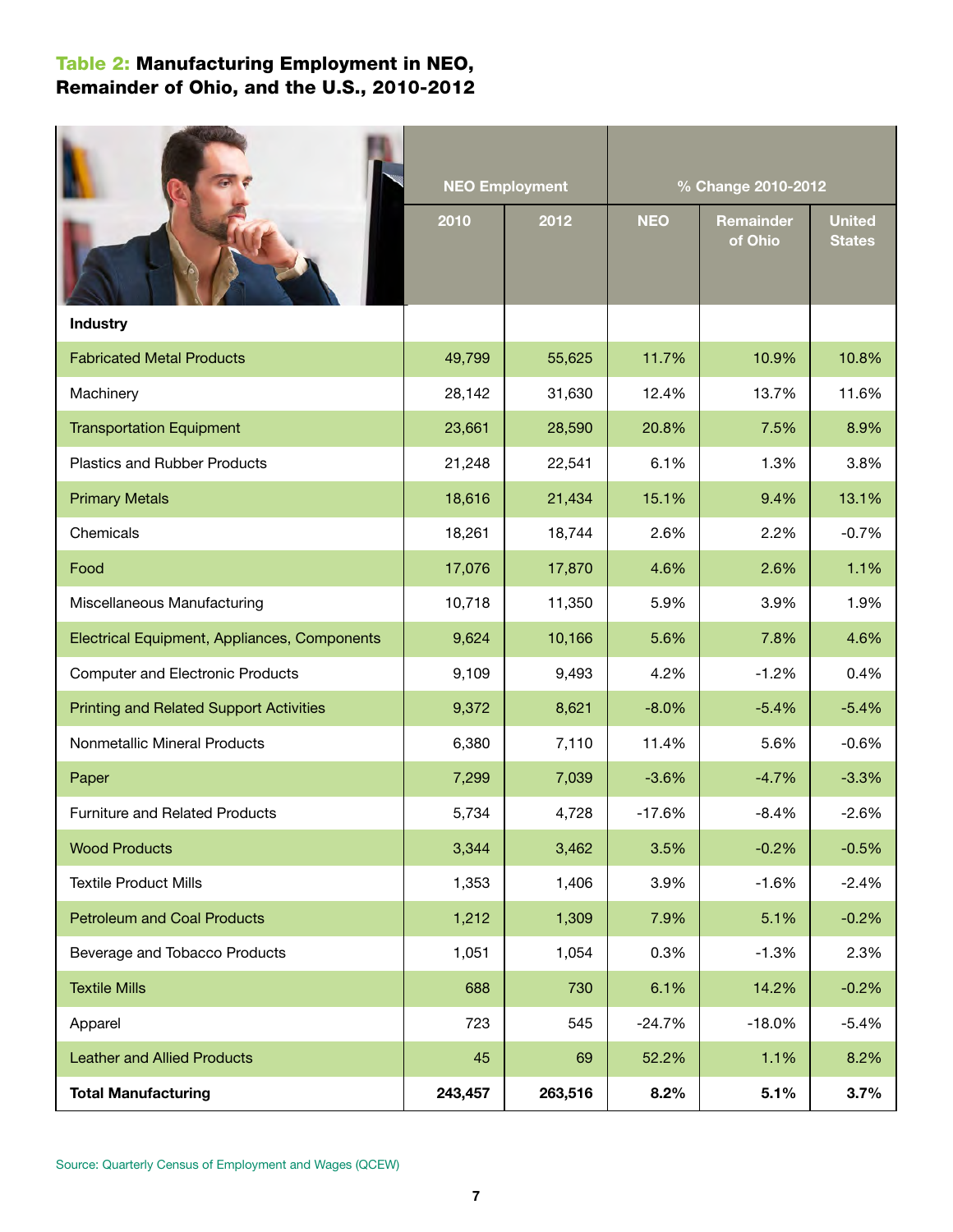and part of the region's economic base (also known as basic industries) that export outside of the region to produce wealth within it. Industries with an LQ<1 are considered non-basic or population serving industries.

NEO manufacturing, overall, is a basic, traded industry with a location quotient of 1.58 (Figure 4). The most basic sectors include *Primary Metals* (LQ=3.81), *Fabricated Metal Products* (2.84), *Plastics and Rubber Products* (2.51), and *Machinery* (2.06). In all, 11 out of 21 manufacturing industries in NEO can be considered basic.

Although the majority, or 16 sectors, showed an increase in location quotient between 2010 and 2012, long-term trends for most industries indicate decreasing location quotients. From 2000 to 2012, only seven sectors showed an increase in the location quotient. All but one of these seven sectors is a small industry regionally with GRP below \$325 million. The exception is *Food* which has a GRP of \$2.7 billion.

# Gross Regional Product

The largest sectors in 2012 in terms of GRP in NEO are *Fabricated Metal Products* (\$6.3 billion), *Chemicals* (\$5.9 billion), *Transportation Equipment* (\$3.3 billion), and *Machinery* (\$3.0 billion) (Appendix Table A5). Each of these industries has a GRP of more than \$3 billion, and, combined, they account for 52.0% of total manufacturing GRP in NEO.

The fastest growing sectors between 2010 and 2012 are *Petroleum and Coal Products* (80.3%), *Transportation Equipment* (34.5%), *Chemicals* (33.4%), and *Primary Metals* (20.0%). The largest sector contributors to GRP growth in NEO manufacturing between 2010 and 2012 are *Chemicals* (\$1.5 billion), *Petroleum and Coal Products* (\$1.2 billion), *Transportation Equipment* (\$840 million), and *Fabricated Metal Products* (\$740 million). Together, these accounted for 77.2% of net GRP manufacturing growth.

#### Figure 4: Northeast Ohio Manufacturing Location Quotients (Based on 2012 Employment)

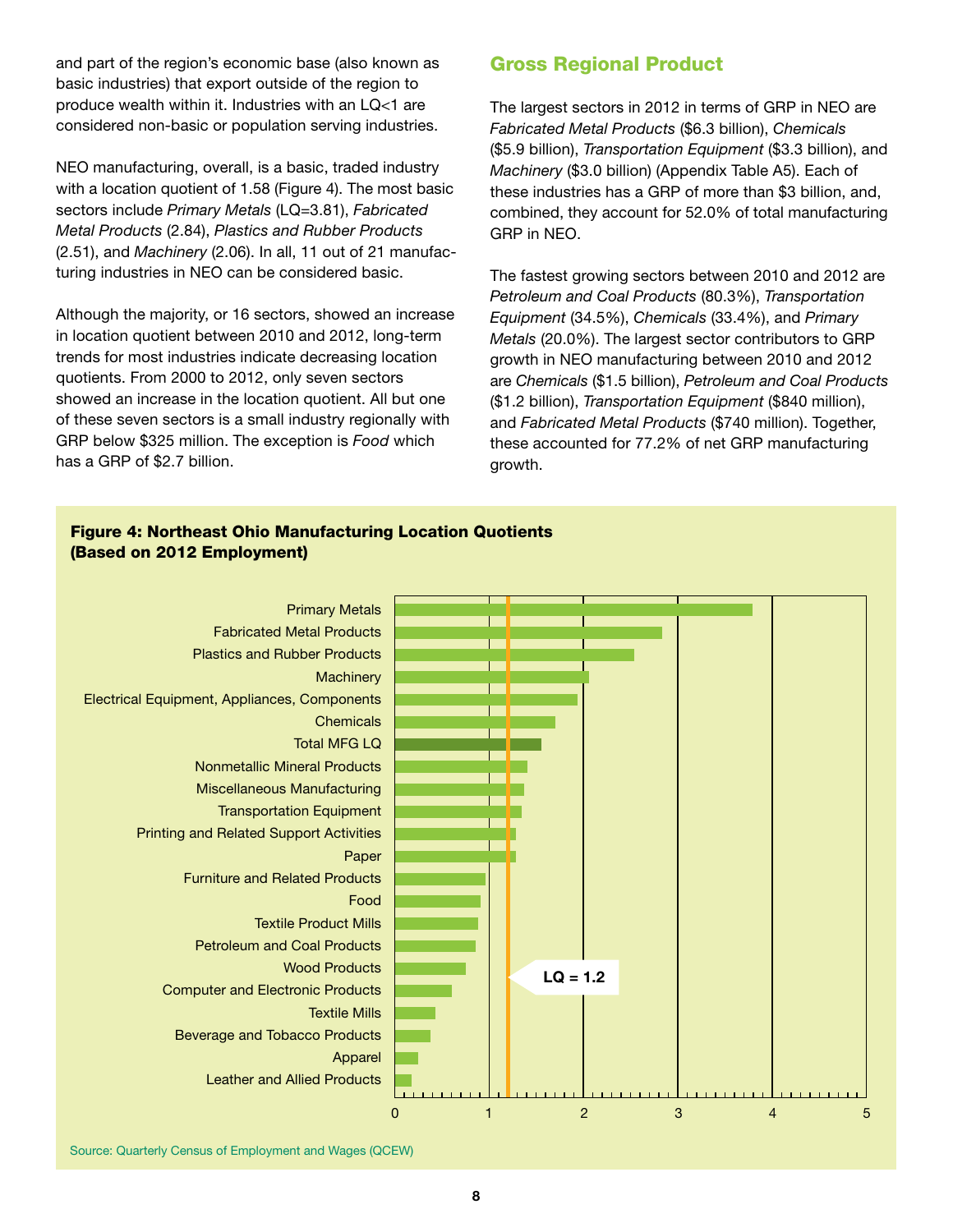# Average Wage

Figure 5 shows the average wages for all detailed manufacturing industries in NEO and the U.S. as they compare to the average wage for all manufacturing jobs. Nine industries in NEO had higher wages than the average manufacturing wage, while six industries in the nation had higher wages than the national average manufacturing wage (Appendix Table A6).

The two manufacturing industries with the highest average wage in NEO were *Chemicals* (\$87,331) and *Petroleum and Coal Products* (\$86,188). The lowest wage sector was *Textile Product Mills* (\$25,451). Overall, wages are lower in NEO than nationally in 16 of 21 industries.<sup>9</sup>

#### Manufacturing Establishment by Size

In NEO, the manufacturing industry overall has a higher percentage of establishments that are large or medium sized when compared with the averages in the region across all industries. Only 82.8% of manufacturing establishments are considered small (49 or fewer employees), compared to 92.4% for all industries in the region (Table 3). This is due in large part to the presence of

large- and medium-sized establishments in the *Paper, Transportation Equipment, Primary Metal*, and *Plastics and Rubber Products* industries, each of which has fewer than 70% of its establishments classified as small.

Most of the employment in NEO manufacturing (40.1%) occurs in medium-sized establishments containing between 50 - 249 employees. In contrast, for all industries in the region, most of the employment (40.2%) is in small establishments. Additionally, large-sized manufacturing establishments represent a higher share of total manufacturing employment (33.9%) than the regional average for all industries (24.5%).

Ultimately, job growth between 2010 and 2012 was strongest at large establishments (15.2%). Small establishments saw only a 0.4% growth, while medium establishments experienced 8.2% growth for the same time period. Likewise, large establishments accounted for 58.7% (11,778) of job growth in the manufacturing sector (20,059). The largest portion of this growth came from the *Transportation Equipment* (5,601). In short, large establishments in the *Transportation Equipment* sector accounted for 27.9% of all net manufacturing employment growth in the region.  $\bullet$ 

9 Information on total wages by detailed manufacturing industry for Northeast Ohio, Ohio, and the U.S. can be found in Appendix Table 8.



#### Figure 5: Average Wage by Detailed Manufacturing Industry, 2012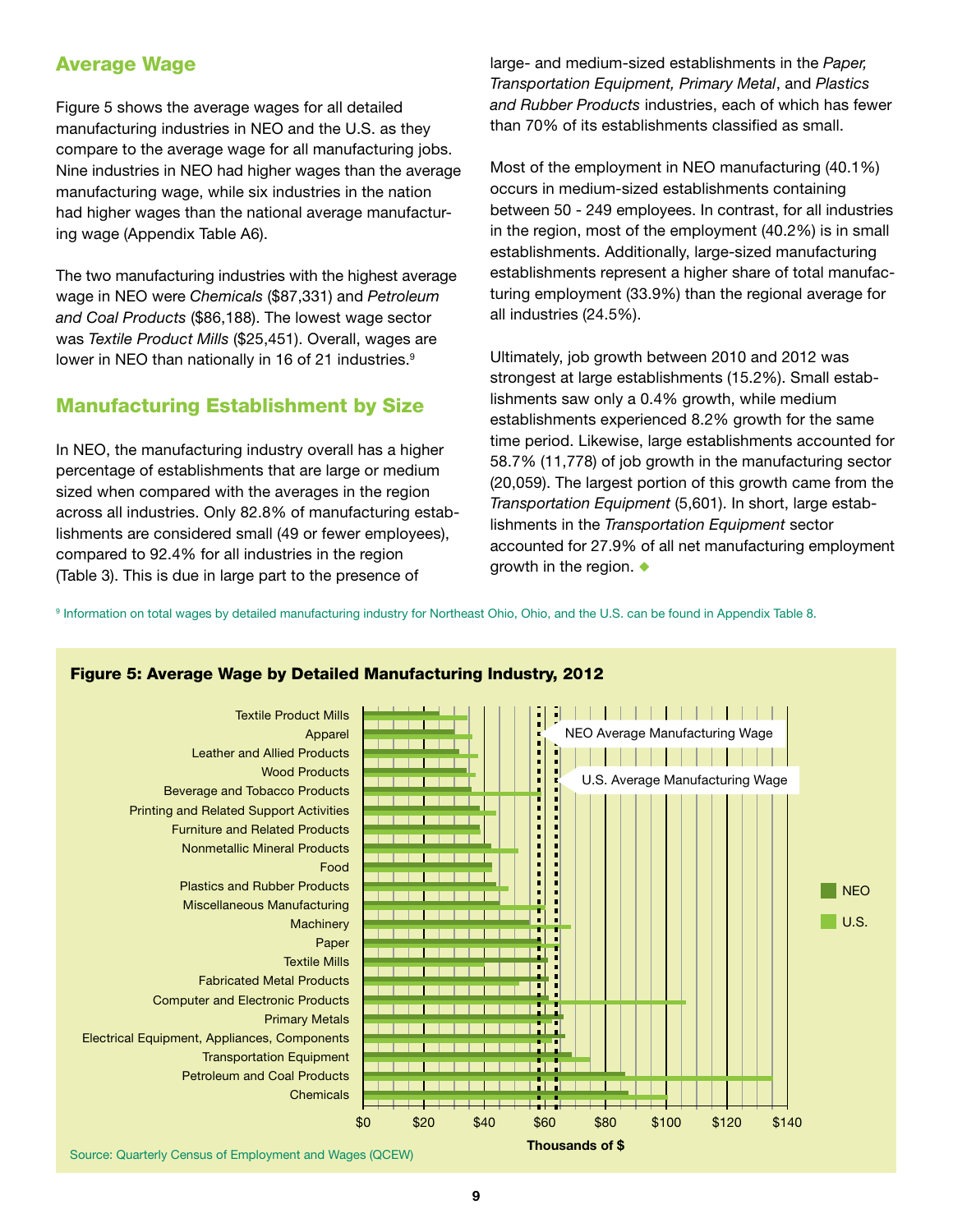# Table 3: NEO Manufacturing Employment by Establishment Size, 2012

|                                                 | $0 - 49$<br><b>Small</b> | 50-249<br><b>Medium</b> | $250+$<br><b>Large</b> | <b>Share</b><br>(%)<br><b>Small</b> | <b>Share</b><br>(%)<br><b>Medium</b> | <b>Share</b><br>(%)<br><b>Large</b> |
|-------------------------------------------------|--------------------------|-------------------------|------------------------|-------------------------------------|--------------------------------------|-------------------------------------|
|                                                 |                          |                         |                        |                                     |                                      |                                     |
| <b>Industry</b>                                 |                          |                         |                        |                                     |                                      |                                     |
| Food                                            | 3,285                    | 4,119                   | 10,466                 | 18.4%                               | 23.0%                                | 58.6%                               |
| Beverage and Tobacco Products                   | 403                      | 651                     | 0                      | 38.3%                               | 61.7%                                | 0.0%                                |
| <b>Textile Mills</b>                            | S                        | 364                     | S                      | S                                   | 49.8%                                | S                                   |
| <b>Textile Product Mills</b>                    | 474                      | S                       | S                      | 33.7%                               | S                                    | S                                   |
| Apparel                                         | 181                      | 364                     | 0                      | 33.3%                               | 66.7%                                | 0.0%                                |
| Leather and Allied Products                     | 69                       | 0                       | 0                      | 100.0%                              | 0.0%                                 | 0.0%                                |
| <b>Wood Products</b>                            | 2,025                    | 1,437                   | 0                      | 58.5%                               | 41.5%                                | 0.0%                                |
| Paper                                           | S                        | 4,471                   | S                      | S                                   | 63.5%                                | S                                   |
| <b>Printing and Related Support Activities</b>  | 3,811                    | 2,918                   | 1,893                  | 44.2%                               | 33.8%                                | 22.0%                               |
| Petroleum and Coal Products                     | 592                      | 716                     | 0                      | 45.3%                               | 54.7%                                | 0.0%                                |
| Chemicals                                       | 4,199                    | 7,219                   | 7,326                  | 22.4%                               | 38.5%                                | 39.1%                               |
| <b>Plastics and Rubber Products</b>             | 5,064                    | 13,133                  | 4,344                  | 22.5%                               | 58.3%                                | 19.3%                               |
| <b>Nonmetallic Mineral Products</b>             | 3,059                    | 2,758                   | 1,293                  | 43.0%                               | 38.8%                                | 18.2%                               |
| <b>Primary Metals</b>                           | 2,556                    | 8,401                   | 10,478                 | 11.9%                               | 39.2%                                | 48.9%                               |
| <b>Fabricated Metal Products</b>                | 20,295                   | 21,168                  | 14,162                 | 36.5%                               | 38.1%                                | 25.5%                               |
| Machinery                                       | 9,576                    | 14,363                  | 7,690                  | 30.3%                               | 45.4%                                | 24.3%                               |
| <b>Computer and Electronic Products</b>         | 2,055                    | 5,328                   | 2,110                  | 21.6%                               | 56.1%                                | 22.2%                               |
| Electrical Equipment, Appliances,<br>Components | 2,064                    | 4,808                   | 3,294                  | 20.3%                               | 47.3%                                | 32.4%                               |
| <b>Transportation Equipment</b>                 | 2,270                    | 7,442                   | 18,878                 | 7.9%                                | 26.0%                                | 66.0%                               |
| <b>Furniture and Related Products</b>           | 1,639                    | 1,120                   | 1,969                  | 34.7%                               | 23.7%                                | 41.7%                               |
| <b>Miscellaneous Manufacturing</b>              | 3,366                    | 4,590                   | 3,394                  | 29.7%                               | 40.4%                                | 29.9%                               |
| <b>Total Manufacturing</b>                      | 68,458                   | 105,651                 | 89,407                 | 26.0%                               | 40.1%                                | 33.9%                               |
| <b>All Industries</b>                           | 735,656                  | 644,025                 | 448,319                | 40.2%                               | 35.2%                                | 24.5%                               |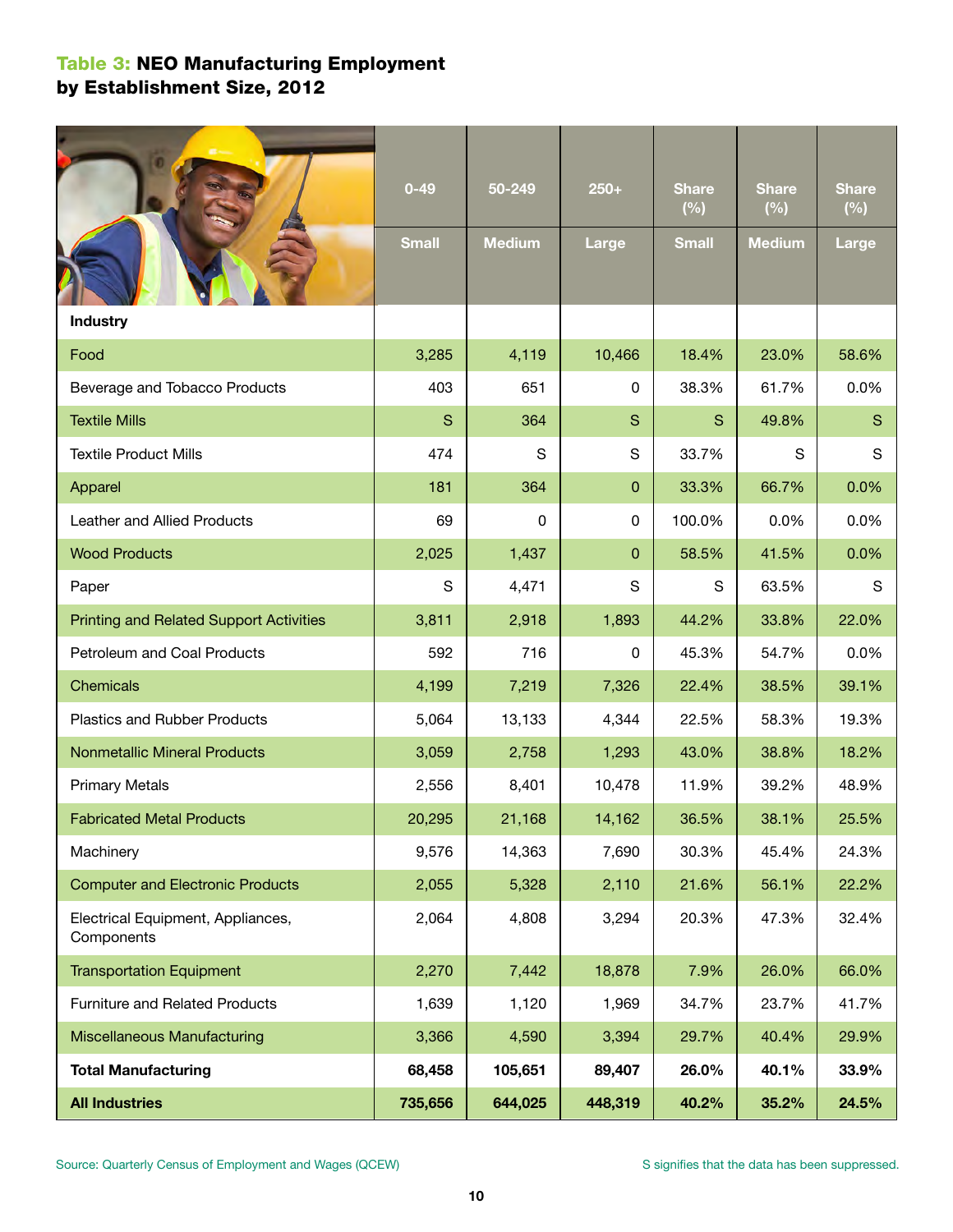# Appendix Tables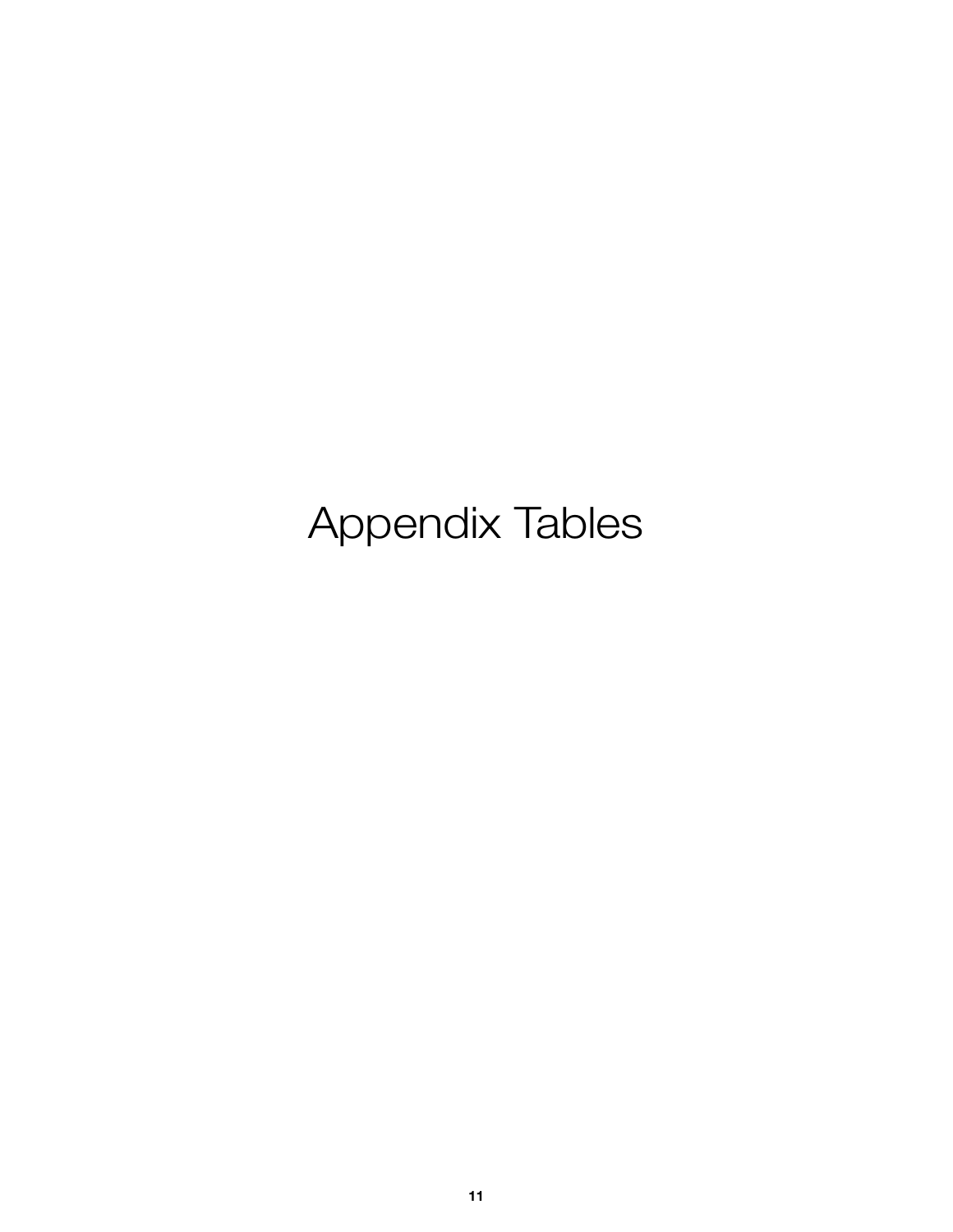# Table A1: Manufacturing Employment in NEO, Remainder of Ohio, and the U.S. by Major Sector, 2010-2012

|                                                                                           | <b>NEO Employment</b> |           |           |            | % Change 2010-2011 |           |            | % Change 2011-2012 |           | % Change 2010-2012 |         |           |  |
|-------------------------------------------------------------------------------------------|-----------------------|-----------|-----------|------------|--------------------|-----------|------------|--------------------|-----------|--------------------|---------|-----------|--|
| <b>Industry</b>                                                                           | 2010                  | 2011      | 2012      | <b>NEO</b> | <b>Rem OH</b>      | <b>US</b> | <b>NEO</b> | Rem OH             | <b>US</b> | <b>NEO</b>         | Rem OH  | <b>US</b> |  |
| Agriculture, Forestry, Fishing<br>and Hunting                                             | 3,696                 | 3,724     | 4,025     | 0.7%       | 6.3%               | 1.9%      | 8.1%       | 4.3%               | 3.5%      | 8.9%               | 10.9%   | 5.4%      |  |
| Mining                                                                                    | 2,739                 | 2,554     | 2,518     | $-6.8%$    | 7.3%               | 11.4%     | $-1.4%$    | 11.3%              | 14.2%     | $-8.1%$            | 19.4%   | 27.3%     |  |
| <b>Utilities</b>                                                                          | 10,374                | 10,223    | 10,268    | $-1.5%$    | $-5.3%$            | $-0.6%$   | 0.4%       | $-0.4%$            | 0.0%      | $-1.0%$            | $-5.7%$ | $-0.6%$   |  |
| Construction                                                                              | 56,043                | 56,868    | 60,800    | 1.5%       | 3.7%               | $-1.4%$   | 6.9%       | 8.0%               | 2.7%      | 8.5%               | 12.0%   | 1.3%      |  |
| Manufacturing                                                                             | 243,457               | 253,623   | 263,516   | 4.2%       | 2.1%               | 1.7%      | 3.9%       | 2.9%               | 1.9%      | 8.2%               | 5.1%    | 3.7%      |  |
| <b>Wholesale Trade</b>                                                                    | 77,512                | 78,805    | 80,723    | 1.7%       | 0.2%               | 1.1%      | 2.4%       | 4.5%               | 2.2%      | 4.1%               | 4.7%    | 3.4%      |  |
| <b>Retail Trade</b>                                                                       | 202,620               | 203,352   | 205,969   | 0.4%       | 0.6%               | 1.1%      | 1.3%       | 1.5%               | 1.6%      | 1.7%               | 2.1%    | 2.7%      |  |
| <b>Transportation and Warehousing</b>                                                     | 60,866                | 60,425    | 61,535    | $-0.7%$    | 1.9%               | 1.5%      | 1.8%       | 2.0%               | 1.8%      | 1.1%               | 4.0%    | 3.3%      |  |
| Information                                                                               | 32,475                | 30,955    | 30,500    | $-4.7%$    | $-2.0%$            | $-1.4%$   | $-1.5%$    | $-0.9%$            | $-0.2%$   | $-6.1%$            | $-2.9%$ | $-1.7%$   |  |
| <b>Finance and Insurance</b>                                                              | 70,010                | 68,762    | 68,115    | $-1.8%$    | 0.5%               | 0.0%      | $-0.9%$    | 0.8%               | 0.6%      | $-2.7%$            | 1.3%    | 0.6%      |  |
| Real Estate and Rental and Leasing                                                        | 22,473                | 22,075    | 22,462    | $-1.8%$    | $-2.4%$            | $-1.0%$   | 1.8%       | 1.0%               | 1.2%      | 0.0%               | $-1.5%$ | 0.1%      |  |
| Professional, Scientific, and<br><b>Technical Services</b>                                | 79,208                | 80,181    | 81,883    | 1.2%       | 2.6%               | 2.5%      | 2.1%       | 2.7%               | 2.7%      | 3.4%               | 5.4%    | 5.2%      |  |
| Management of Companies<br>and Enterprises                                                | 44,982                | 44,628    | 45,345    | $-0.8%$    | $-0.8%$            | 2.7%      | 1.6%       | 4.4%               | 4.7%      | 0.8%               | 3.5%    | 7.5%      |  |
| <b>Administrative and Support and Waste</b><br><b>Management and Remediation Services</b> | 93,028                | 102,030   | 104,739   | 9.7%       | 6.6%               | 5.7%      | 2.7%       | 4.6%               | 3.6%      | 12.6%              | 11.5%   | 9.5%      |  |
| <b>Educational Services</b>                                                               | 165,161               | 162,955   | 160,022   | $-1.3%$    | 0.1%               | $-0.2%$   | $-1.8%$    | $-1.4%$            | $-0.4%$   | $-3.1%$            | $-1.3%$ | $-0.6%$   |  |
| <b>Health Care and Social Assistance</b>                                                  | 320,359               | 322,451   | 325,259   | 0.7%       | 1.7%               | 1.6%      | 0.9%       | 1.3%               | 1.6%      | 1.5%               | 3.0%    | 3.3%      |  |
| Arts, Entertainment, and Recreation                                                       | 22,537                | 22,644    | 23,594    | 0.5%       | 0.3%               | 0.9%      | 4.2%       | 2.7%               | 2.2%      | 4.7%               | 2.9%    | 3.1%      |  |
| <b>Accommodation and Food Services</b>                                                    | 143,762               | 145,323   | 148,617   | 1.1%       | 1.6%               | 2.3%      | 2.3%       | 3.6%               | 3.3%      | 3.4%               | 5.2%    | 5.7%      |  |
| Other Services (except Public<br>Administration)                                          | 55,917                | 56,371    | 57,153    | 0.8%       | 0.7%               | 1.0%      | 1.4%       | 1.7%               | 1.2%      | 2.2%               | 2.4%    | 2.1%      |  |
| <b>Public Administration</b>                                                              | 72,928                | 72,256    | 70,232    | $-0.9%$    | 0.3%               | $-1.3%$   | $-2.8%$    | $-3.3%$            | $-1.3%$   | $-3.7%$            | $-3.1%$ | $-2.6%$   |  |
| <b>All Industries</b>                                                                     | 1,780,378             | 1,800,555 | 1,828,000 | 1.1%       | 1.4%               | 1.2%      | 1.5%       | 2.0%               | 1.7%      | 2.7%               | 3.4%    | 3.0%      |  |

*Note: The total does not add up to the summation of sectors because of some non-classified companies. Source: Quarterly Census of Employment and Wages (QCEW)*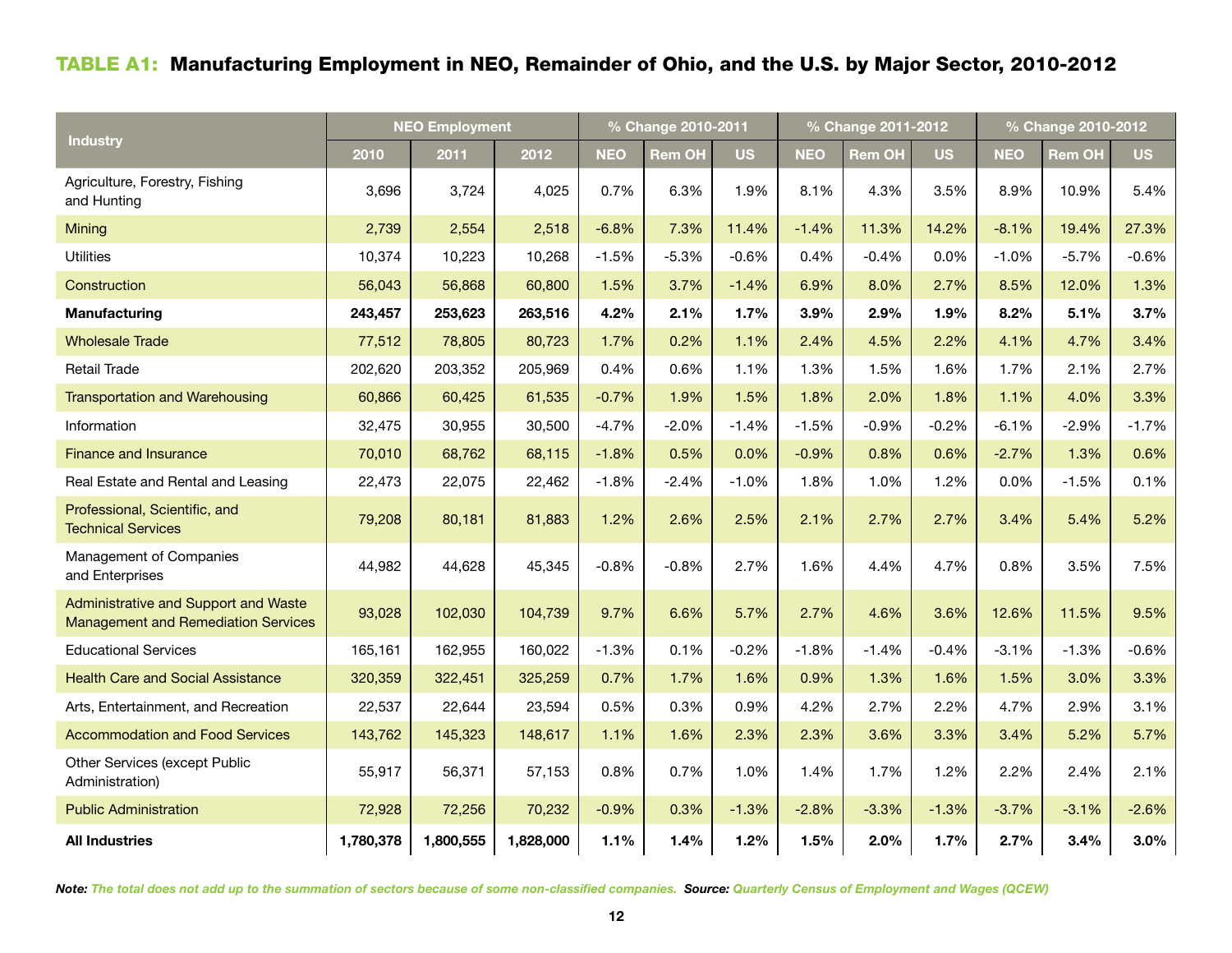# Table A2: Manufacturing GRP in NEO, Remainder of Ohio, and the U.S. by Major Sector, 2010-2012

|                                                                                    | <b>NEO GRP (\$1,000's)</b> |               |               |            | % Change 2010-2011 |           |            | % Change 2011-2012 |           | % Change 2010-2012 |                  |           |
|------------------------------------------------------------------------------------|----------------------------|---------------|---------------|------------|--------------------|-----------|------------|--------------------|-----------|--------------------|------------------|-----------|
| <b>Industry</b>                                                                    | 2010                       | 2011          | 2012          | <b>NEO</b> | Rem<br><b>OH</b>   | <b>US</b> | <b>NEO</b> | Rem<br><b>OH</b>   | <b>US</b> | <b>NEO</b>         | Rem<br><b>OH</b> | <b>US</b> |
| Agriculture, Forestry, Fishing<br>and Hunting                                      | \$1,364,502                | \$1,671,825   | \$1,545,985   | 22.5%      | 21.7%              | 6.7%      | $-7.5%$    | $-6.4%$            | $-4.8%$   | 13.3%              | 13.9%            | 1.6%      |
| Mining                                                                             | \$575,195                  | \$578,575     | \$467,247     | 0.6%       | 11.1%              | 11.6%     | $-19.2%$   | $-17.7%$           | $-3.7%$   | $-18.8%$           | $-8.5%$          | 7.5%      |
| <b>Utilities</b>                                                                   | \$3,376,357                | \$3,511,177   | \$3,433,950   | 4.0%       | $-1.8%$            | 1.5%      | $-2.2%$    | $-1.4%$            | $0.0\%$   | 1.7%               | $-3.2%$          | 1.5%      |
| Construction                                                                       | \$5,743,656                | \$5,857,822   | \$6,048,834   | 2.0%       | 2.6%               | $-1.9%$   | 3.3%       | 4.0%               | 3.4%      | 5.3%               | 6.8%             | 1.4%      |
| <b>Manufacturing</b>                                                               | \$30,083,222               | \$33,932,176  | \$35,546,256  | 12.8%      | 9.8%               | 2.9%      | 4.8%       | 5.1%               | 5.6%      | 18.2%              | 15.4%            | 8.7%      |
| <b>Wholesale Trade</b>                                                             | \$12,297,667               | \$12,296,757  | \$12,767,245  | 0.0%       | 3.1%               | 2.5%      | 3.8%       | 4.6%               | 4.1%      | 3.8%               | 7.9%             | 6.7%      |
| <b>Retail Trade</b>                                                                | \$11,854,159               | \$11,900,782  | \$12,083,412  | 0.4%       | 0.5%               | 0.2%      | 1.5%       | 2.7%               | 2.6%      | 1.9%               | 3.2%             | 2.9%      |
| <b>Transportation and Warehousing</b>                                              | \$4,984,081                | \$4,951,091   | \$4,991,676   | $-0.7%$    | 3.2%               | 2.7%      | 0.8%       | 1.9%               | 2.6%      | 0.2%               | 5.2%             | 5.4%      |
| Information                                                                        | \$4,506,020                | \$4,441,830   | \$4,499,564   | $-1.4%$    | 1.2%               | 2.4%      | 1.3%       | 3.1%               | 4.6%      | $-0.1%$            | 4.3%             | 7.1%      |
| <b>Finance and Insurance</b>                                                       | \$13,641,699               | \$12,942,505  | \$13,274,280  | $-5.1%$    | $-1.2%$            | $-2.9%$   | 2.6%       | 3.8%               | 5.0%      | $-2.7%$            | 2.6%             | 1.9%      |
| Real Estate and Rental and Leasing                                                 | \$22,615,658               | \$22,502,672  | \$21,326,423  | $-0.5%$    | $-1.0%$            | $-1.3%$   | $-5.2%$    | $-4.7%$            | -0.6%     | $-5.7%$            | $-5.7%$          | $-1.9%$   |
| Professional, Scientific, and<br><b>Technical Services</b>                         | \$9,814,528                | \$10,043,588  | \$9,726,031   | 2.3%       | 3.9%               | 3.0%      | $-3.2%$    | $-1.8%$            | 1.4%      | $-0.9%$            | 2.1%             | 4.4%      |
| Management of Companies<br>and Enterprises                                         | \$5,149,068                | \$5,623,541   | \$6,704,536   | 9.2%       | 2.7%               | 4.7%      | 19.2%      | 20.3%              | 2.1%      | 30.2%              | 23.6%            | 6.9%      |
| Administrative and Support and Waste<br><b>Management and Remediation Services</b> | \$5,818,856                | \$6,139,063   | \$6,236,523   | 5.5%       | 2.7%               | 2.9%      | 1.6%       | 2.6%               | 1.4%      | 7.2%               | 5.4%             | 4.3%      |
| <b>Educational Services</b>                                                        | \$2,050,854                | \$2,035,711   | \$1,995,552   | $-0.7%$    | 2.4%               | 1.5%      | $-2.0%$    | $-2.1%$            | 1.1%      | $-2.7%$            | 0.2%             | 2.6%      |
| <b>Health Care and Social Assistance</b>                                           | \$18,193,046               | \$18,155,607  | \$18,337,642  | $-0.2%$    | $-1.3%$            | $-0.1%$   | 1.0%       | 1.7%               | 0.4%      | 0.8%               | 0.3%             | 0.3%      |
| Arts, Entertainment, and Recreation                                                | \$1,687,630                | \$1,608,791   | \$1,720,970   | $-4.7%$    | 5.9%               | 2.9%      | 7.0%       | 7.9%               | 1.5%      | 2.0%               | 14.3%            | 4.4%      |
| <b>Accommodation and Food Services</b>                                             | \$4,512,581                | \$4,611,154   | \$4,798,608   | 2.2%       | 3.0%               | 2.6%      | 4.1%       | 5.2%               | 4.2%      | 6.3%               | 8.4%             | 7.0%      |
| Other Services (except Public<br>Administration)                                   | \$4,212,396                | \$4,284,373   | \$4,257,727   | 1.7%       | $-1.3%$            | 0.4%      | $-0.6%$    | 0.3%               | $-0.4%$   | 1.1%               | $-1.0%$          | 0.0%      |
| <b>Public Administration</b>                                                       | \$19,553,945               | \$18,946,190  | \$18,717,199  | $-3.1%$    | $-2.1%$            | $-2.1%$   | $-1.2%$    | $-0.3%$            | $-0.3%$   | $-4.3%$            | $-2.5%$          | $-2.4%$   |
| <b>All Industries</b>                                                              | \$183,152,360              | \$187,114,999 | \$189,500,099 | 2.2%       | 2.0%               | 0.8%      | 1.3%       | 2.1%               | 1.9%      | 3.5%               | 4.1%             | 2.7%      |

*Note: The total does not add up to the summation of sectors because of private household and military employment. All dollar amounts are in 2012 dollars. Source: Moody's Economy.com*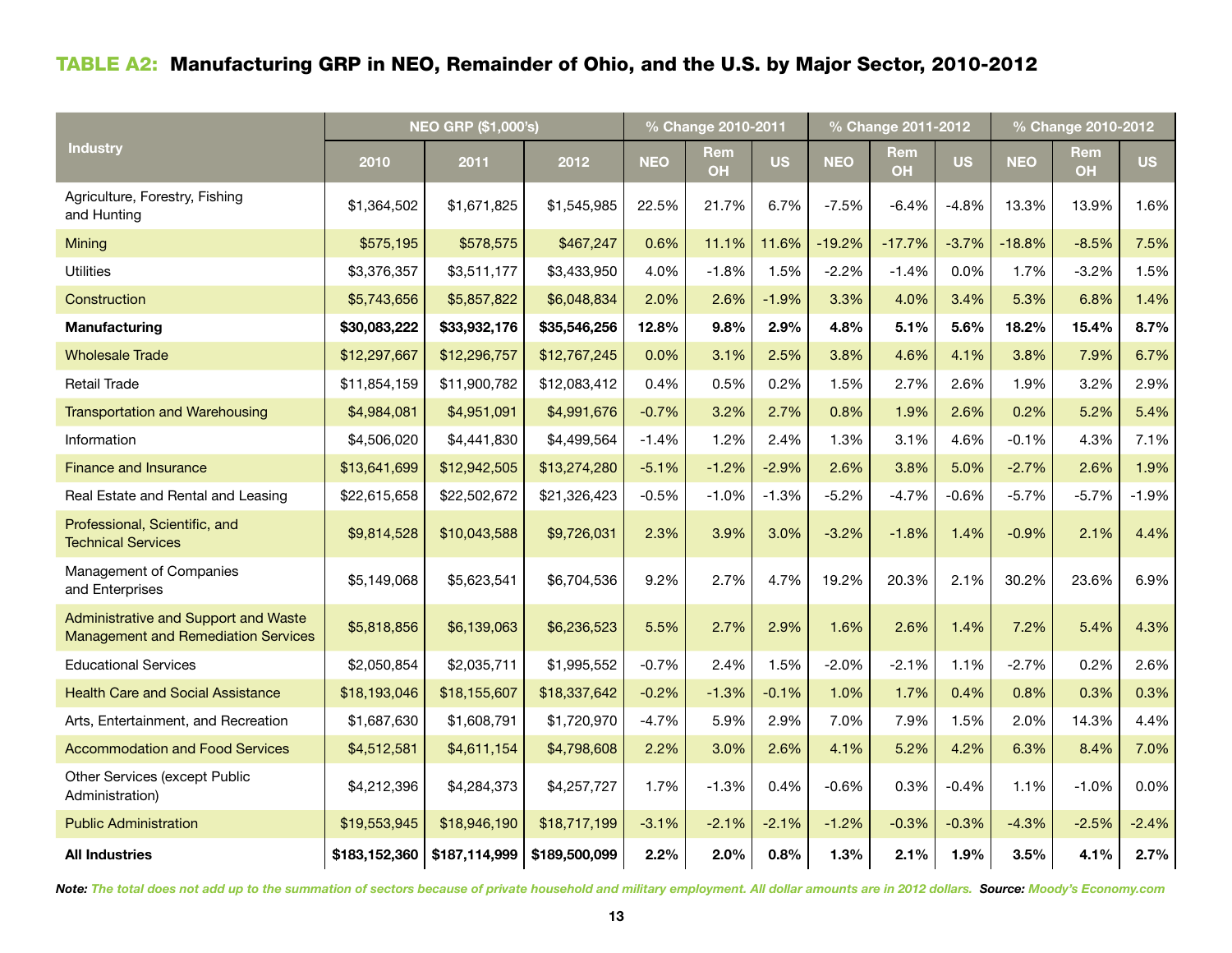# Table A3: Manufacturing Average Wage in NEO, Remainder of Ohio, and the U.S. by Major Sector, 2010-2012

|                                                                                    | <b>NEO Average Wage</b> |           |           |            | % Change 2010-2011 |           |            | % Change 2011-2012 |           | % Change 2010-2012 |               |           |  |
|------------------------------------------------------------------------------------|-------------------------|-----------|-----------|------------|--------------------|-----------|------------|--------------------|-----------|--------------------|---------------|-----------|--|
| <b>Industry</b>                                                                    | 2010                    | 2011      | 2012      | <b>NEO</b> | <b>Rem OH</b>      | <b>US</b> | <b>NEO</b> | Rem OH             | <b>US</b> | <b>NEO</b>         | <b>Rem OH</b> | <b>US</b> |  |
| Agriculture, Forestry, Fishing<br>and Hunting                                      | \$24,659                | \$24,819  | \$26,233  | 0.6%       | $-0.7%$            | 1.1%      | 5.7%       | 4.1%               | 4.4%      | 6.4%               | 3.4%          | 5.5%      |  |
| Mining                                                                             | \$55,856                | \$66,883  | \$62,244  | 19.7%      | 10.8%              | 4.0%      | $-6.9%$    | 3.1%               | 1.0%      | 11.4%              | 14.3%         | 5.0%      |  |
| <b>Utilities</b>                                                                   | \$71,272                | \$75,437  | \$79,491  | 5.8%       | 8.0%               | 2.7%      | 5.4%       | 3.3%               | 4.0%      | 11.5%              | 11.6%         | 6.8%      |  |
| Construction                                                                       | \$47,561                | \$45,697  | \$47,185  | $-3.9%$    | $-0.6%$            | $-0.5%$   | 3.3%       | 3.2%               | 3.6%      | $-0.8%$            | 2.6%          | 3.1%      |  |
| Manufacturing                                                                      | \$53,112                | \$57,634  | \$58,168  | 8.5%       | 2.6%               | 4.5%      | 0.9%       | 3.9%               | 3.5%      | 9.5%               | 6.6%          | 8.1%      |  |
| <b>Wholesale Trade</b>                                                             | \$54,931                | \$57,316  | \$60,824  | 4.3%       | 2.4%               | 3.2%      | 6.1%       | 5.2%               | 4.1%      | 10.7%              | 7.7%          | 7.4%      |  |
| Retail Trade                                                                       | \$23,206                | \$23,572  | \$24,890  | 1.6%       | 2.7%               | 0.9%      | 5.6%       | 4.4%               | 4.1%      | 7.3%               | 7.3%          | 5.0%      |  |
| <b>Transportation and Warehousing</b>                                              | \$42,805                | \$43,375  | \$46,665  | 1.3%       | 0.8%               | 2.1%      | 7.6%       | 4.2%               | 5.5%      | 9.0%               | 5.0%          | 7.6%      |  |
| Information                                                                        | \$49,855                | \$52,341  | \$51,318  | 5.0%       | 3.4%               | 6.1%      | $-2.0%$    | 3.9%               | 4.6%      | 2.9%               | 7.4%          | 10.9%     |  |
| <b>Finance and Insurance</b>                                                       | \$68,907                | \$69,827  | \$73,868  | 1.3%       | 2.4%               | 7.0%      | 5.8%       | 1.8%               | $-2.0%$   | 7.2%               | 4.3%          | 4.9%      |  |
| Real Estate and Rental and Leasing                                                 | \$37,580                | \$38,233  | \$40,885  | 1.7%       | 3.0%               | 3.8%      | 6.9%       | 6.3%               | 6.6%      | 8.8%               | 9.5%          | 10.6%     |  |
| Professional, Scientific, and<br><b>Technical Services</b>                         | \$58,090                | \$58,667  | \$60,398  | 1.0%       | 1.5%               | 1.9%      | 2.9%       | 4.0%               | 4.7%      | 4.0%               | 5.6%          | 6.7%      |  |
| Management of Companies<br>and Enterprises                                         | \$103,723               | \$112,284 | \$121,566 | 8.3%       | 3.4%               | 7.5%      | 8.3%       | 15.8%              | 2.8%      | 17.2%              | 19.8%         | 10.5%     |  |
| Administrative and Support and Waste<br><b>Management and Remediation Services</b> | \$30,195                | \$32,189  | \$31,853  | 6.6%       | $-1.7%$            | $-0.3%$   | $-1.0%$    | 4.6%               | 4.5%      | 5.5%               | 2.8%          | 4.2%      |  |
| <b>Educational Services</b>                                                        | \$40,719                | \$39,552  | \$41,035  | $-2.9%$    | $-2.5%$            | $-1.9%$   | 3.7%       | 7.7%               | 1.8%      | 0.8%               | 5.0%          | $-0.1%$   |  |
| <b>Health Care and Social Assistance</b>                                           | \$38,759                | \$39,611  | \$40,821  | 2.2%       | $-0.3%$            | 0.0%      | 3.1%       | 5.0%               | 4.5%      | 5.3%               | 4.7%          | 4.5%      |  |
| Arts, Entertainment, and Recreation                                                | \$33,266                | \$28,891  | \$27,662  | $-13.2%$   | $-7.6%$            | $-1.4%$   | $-4.3%$    | 11.5%              | 3.9%      | $-16.8%$           | 3.0%          | 2.5%      |  |
| <b>Accommodation and Food Services</b>                                             | \$13,226                | \$13,231  | \$13,815  | 0.0%       | $-0.6%$            | 0.0%      | 4.4%       | 3.9%               | 3.7%      | 4.5%               | 3.3%          | 3.7%      |  |
| Other Services (except Public<br>Administration)                                   | \$24,501                | \$24,637  | \$25,772  | 0.6%       | $-0.7%$            | $-1.0%$   | 4.6%       | 5.6%               | 3.1%      | 5.2%               | 4.9%          | 2.1%      |  |
| <b>Public Administration</b>                                                       | \$50,908                | \$49,762  | \$50,861  | $-2.3%$    | $-1.2%$            | $-0.7%$   | 2.2%       | $-0.2%$            | 2.7%      | $-0.1%$            | $-1.4%$       | 2.0%      |  |
| <b>All Industries</b>                                                              | \$41,782                | \$42,894  | \$44,367  | 2.7%       | 0.8%               | 1.9%      | 3.4%       | 5.0%               | 3.2%      | 6.2%               | 5.8%          | 5.2%      |  |

*Note: The total does not add up to the summation of sectors because of some non-classified companies and public administration. All dollar amounts are in 2012 dollars. Source: Quarterly Census of Employment and Wages (QCEW)*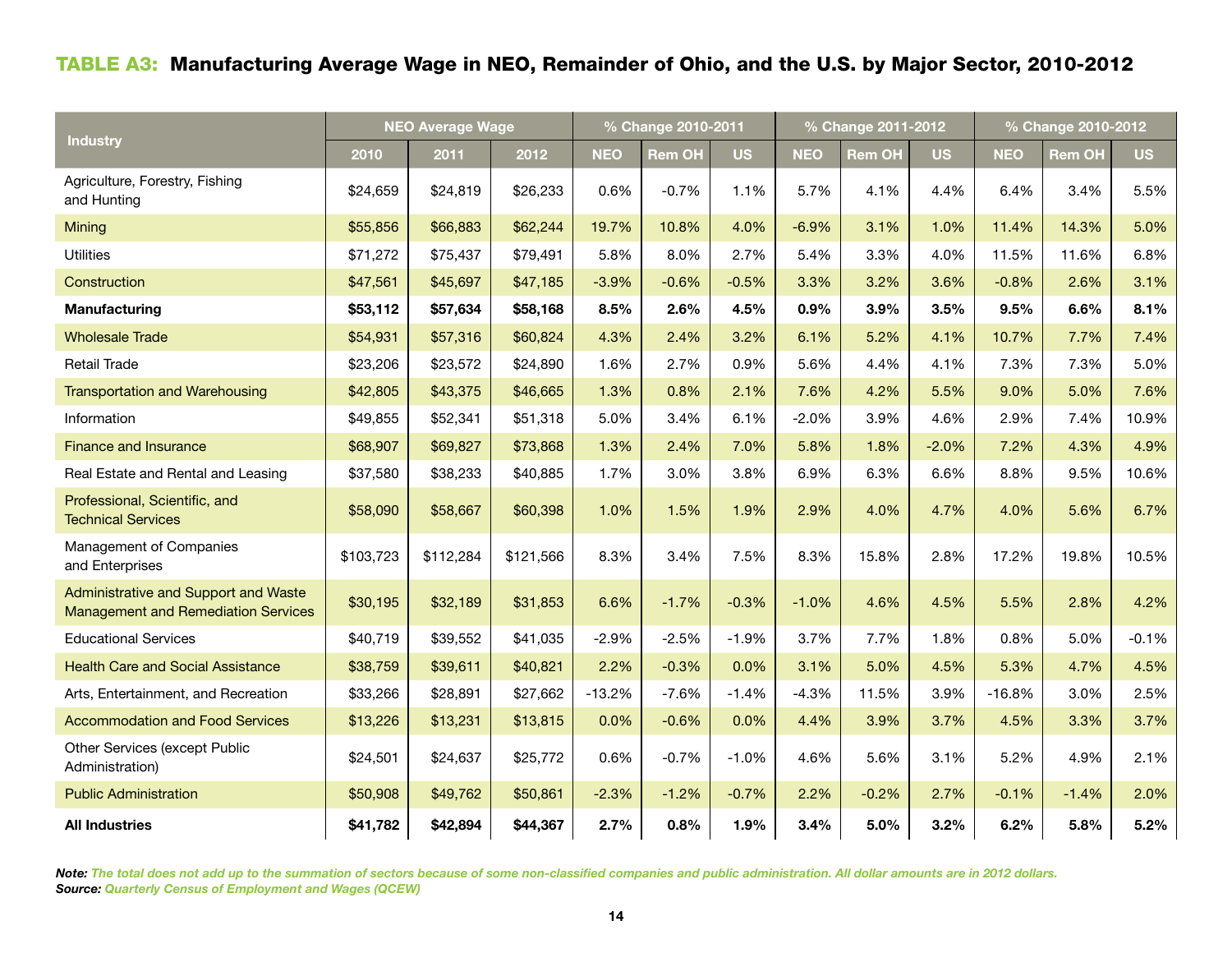# Table A4: Manufacturing Employment in NEO, Remainder of Ohio, and the U.S. by Detailed Industry, 2010-2012

|                                                 | <b>NEO Employment</b> |         |         |            | % Change 2010-2011 |           |            | % Change 2011-2012 |           | % Change 2010-2012 |               |           |  |
|-------------------------------------------------|-----------------------|---------|---------|------------|--------------------|-----------|------------|--------------------|-----------|--------------------|---------------|-----------|--|
| <b>Manufacturing Industry</b>                   | 2010                  | 2011    | 2012    | <b>NEO</b> | <b>Rem OH</b>      | <b>US</b> | <b>NEO</b> | <b>Rem OH</b>      | <b>US</b> | <b>NEO</b>         | <b>Rem OH</b> | <b>US</b> |  |
| Food                                            | 17,076                | 17,260  | 17,870  | 1.1%       | 0.5%               | 1.1%      | 3.5%       | 2.1%               | 0.1%      | 4.6%               | 2.6%          | 1.1%      |  |
| <b>Beverage and Tobacco Products</b>            | 1,051                 | 1,030   | 1,054   | $-2.0%$    | 0.9%               | $-1.0%$   | 2.3%       | $-2.2%$            | 3.3%      | 0.3%               | $-1.3%$       | 2.3%      |  |
| <b>Textile Mills</b>                            | 688                   | 738     | 730     | 7.3%       | 7.1%               | 1.4%      | $-1.1%$    | 6.6%               | $-1.5%$   | 6.1%               | 14.2%         | $-0.2%$   |  |
| <b>Textile Product Mills</b>                    | 1,353                 | 1,388   | 1,406   | 2.6%       | $-5.3%$            | $-0.7%$   | 1.3%       | 4.0%               | $-1.7%$   | 3.9%               | $-1.6%$       | $-2.4%$   |  |
| Apparel                                         | 723                   | 514     | 545     | $-28.9%$   | $-13.9%$           | $-4.0%$   | 6.0%       | $-4.8%$            | $-1.4%$   | $-24.6%$           | $-18.0%$      | $-5.4%$   |  |
| <b>Leather and Allied Products</b>              | 45                    | 47      | 69      | 4.4%       | 4.1%               | 5.2%      | 46.8%      | $-2.9%$            | 2.8%      | 53.3%              | 1.1%          | 8.2%      |  |
| <b>Wood Products</b>                            | 3,344                 | 3,546   | 3,462   | 6.0%       | $-2.2%$            | 0.1%      | $-2.4%$    | 2.0%               | $-0.6%$   | 3.5%               | $-0.2%$       | $-0.5%$   |  |
| Paper                                           | 7,299                 | 7,228   | 7,039   | $-1.0%$    | 0.6%               | $-1.3%$   | $-2.6%$    | $-5.3%$            | $-2.0%$   | $-3.6%$            | $-4.7%$       | $-3.3%$   |  |
| Printing and Related Support<br>Activities      | 9,372                 | 8,952   | 8,621   | $-4.5%$    | $-2.8%$            | $-2.9%$   | $-3.7%$    | $-2.7%$            | $-2.6%$   | $-8.0%$            | $-5.4%$       | $-5.4%$   |  |
| <b>Petroleum and Coal Products</b>              | 1,212                 | 1,264   | 1,309   | 4.3%       | 0.8%               | $-1.5%$   | 3.6%       | 4.2%               | 1.4%      | 8.0%               | 5.1%          | $-0.2%$   |  |
| Chemicals                                       | 18,261                | 18,454  | 18,744  | 1.1%       | $-0.6%$            | $-0.8%$   | 1.6%       | 2.8%               | 0.1%      | 2.6%               | 2.2%          | $-0.7%$   |  |
| <b>Plastics and Rubber Products</b>             | 21,248                | 21,969  | 22,541  | 3.4%       | 2.0%               | 2.8%      | 2.6%       | $-0.7%$            | 1.0%      | 6.1%               | 1.3%          | 3.8%      |  |
| Nonmetallic Mineral Products                    | 6,380                 | 6,575   | 7,110   | 3.1%       | 1.9%               | $-1.5%$   | 8.1%       | 3.6%               | 0.9%      | 11.4%              | 5.6%          | $-0.6%$   |  |
| <b>Primary Metals</b>                           | 18,616                | 19,577  | 21,434  | 5.2%       | 5.5%               | 7.3%      | 9.5%       | 3.7%               | 5.4%      | 15.1%              | 9.4%          | 13.1%     |  |
| <b>Fabricated Metal Products</b>                | 49,799                | 52,896  | 55,625  | 6.2%       | 5.4%               | 5.2%      | 5.2%       | 5.2%               | 5.4%      | 11.7%              | 10.9%         | 10.8%     |  |
| <b>Machinery</b>                                | 28,142                | 29,815  | 31,630  | 5.9%       | 6.8%               | 5.7%      | 6.1%       | 6.5%               | 5.6%      | 12.4%              | 13.7%         | 11.6%     |  |
| <b>Computer and Electronic Products</b>         | 9,109                 | 9,361   | 9,493   | 2.8%       | 0.1%               | 0.5%      | 1.4%       | $-1.3%$            | $-0.1%$   | 4.2%               | $-1.2%$       | 0.4%      |  |
| Electrical Equipment, Appliances,<br>Components | 9,624                 | 9,819   | 10,166  | 2.0%       | 5.9%               | 2.2%      | 3.5%       | 1.7%               | 2.3%      | 5.6%               | 7.8%          | 4.6%      |  |
| <b>Transportation Equipment</b>                 | 23,661                | 27,611  | 28,590  | 16.7%      | 1.6%               | 3.3%      | 3.5%       | 5.8%               | 5.4%      | 20.8%              | 7.5%          | 8.9%      |  |
| <b>Furniture and Related Products</b>           | 5,734                 | 4,842   | 4,728   | $-15.6%$   | $-5.8%$            | $-2.0%$   | $-2.4%$    | $-2.8%$            | $-0.5%$   | $-17.5%$           | $-8.4%$       | $-2.6%$   |  |
| Miscellaneous Manufacturing                     | 10,718                | 10,736  | 11,350  | 0.2%       | 2.3%               | 1.0%      | 5.7%       | 1.5%               | 0.9%      | 5.9%               | 3.9%          | 1.9%      |  |
| <b>Total Manufacturing</b>                      | 243,457               | 253,623 | 263,516 | 4.2%       | 2.1%               | 1.7%      | 3.9%       | 2.9%               | 1.9%      | 8.2%               | 5.1%          | 3.7%      |  |

*Note: The totals may not add up to the summation of sub-sectors due to rounding. Source: Quarterly Census of Employment and Wages (QCEW)*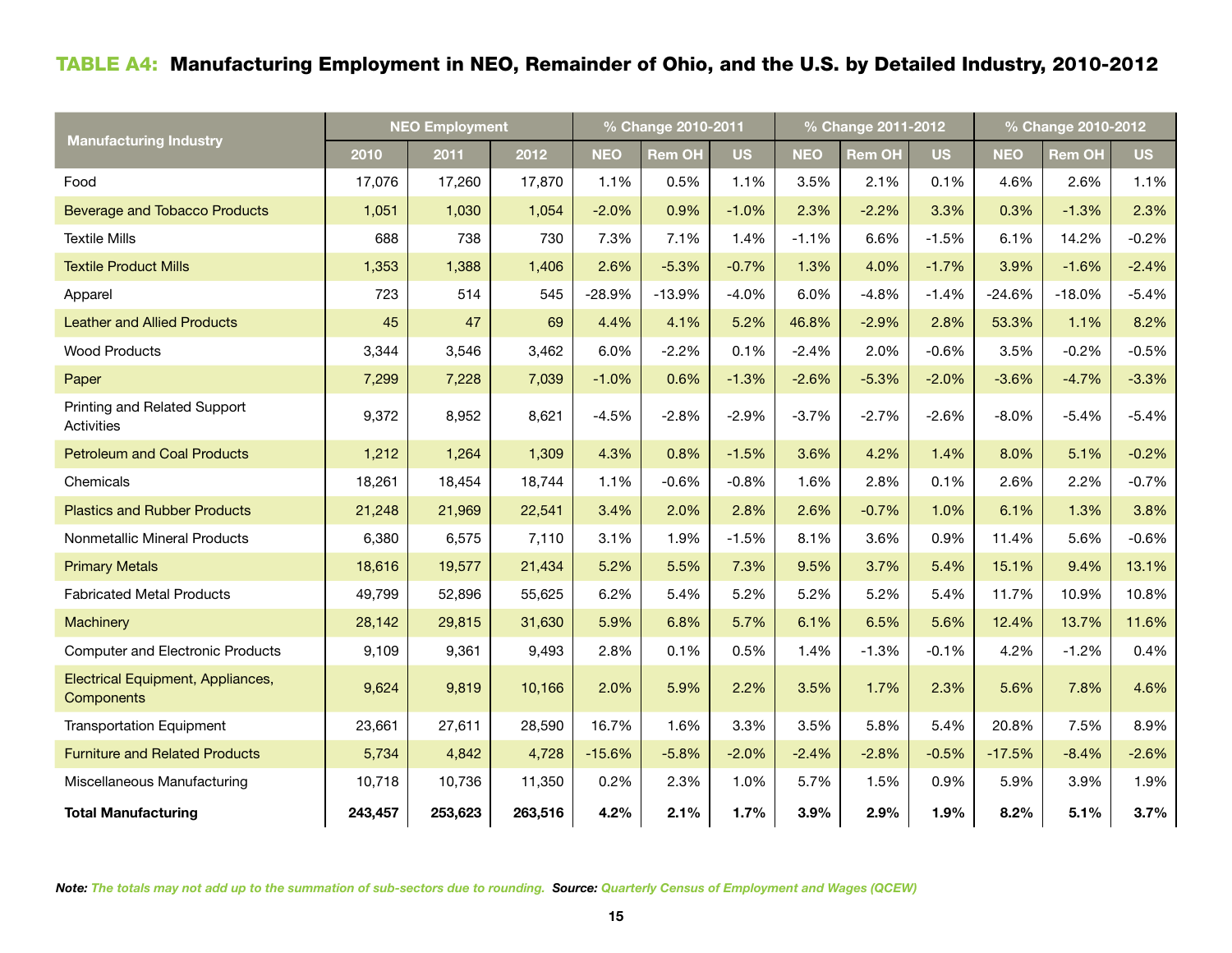# Table A5: Manufacturing GRP in NEO, Remainder of Ohio, and the U.S. by Detailed Industry, 2010-2012

|                                                 | <b>NEO GRP (\$1,000's)</b> |              |              |            | % Change 2010-2011 |           |            | % Change 2011-2012 |           | % Change 2010-2012 |               |           |  |
|-------------------------------------------------|----------------------------|--------------|--------------|------------|--------------------|-----------|------------|--------------------|-----------|--------------------|---------------|-----------|--|
| <b>Manufacturing Industry</b>                   | 2010                       | 2011         | 2012         | <b>NEO</b> | <b>Rem OH</b>      | <b>US</b> | <b>NEO</b> | <b>Rem OH</b>      | <b>US</b> | <b>NEO</b>         | <b>Rem OH</b> | <b>US</b> |  |
| Food                                            | \$2,683,058                | \$2,550,864  | \$2,669,364  | $-4.9%$    | $-4.6%$            | $-4.5%$   | 4.6%       | 5.5%               | 4.6%      | $-0.5%$            | 0.7%          | $-0.2%$   |  |
| <b>Beverage and Tobacco Products</b>            | \$184,091                  | \$178,132    | \$180,276    | $-3.2%$    | $-4.7%$            | $-6.7%$   | 1.2%       | 1.5%               | 7.0%      | $-2.1%$            | $-3.2%$       | $-0.1%$   |  |
| <b>Textile Mills</b>                            | \$76,670                   | \$75,499     | \$82,123     | $-1.5%$    | $-1.1%$            | $-7.8%$   | 8.8%       | 10.3%              | 1.5%      | 7.1%               | 9.0%          | $-6.4%$   |  |
| <b>Textile Product Mills</b>                    | \$93,751                   | \$79,543     | \$82,877     | $-15.2%$   | $-2.4%$            | $-6.6%$   | 4.2%       | 5.0%               | 1.3%      | $-11.6%$           | 2.4%          | $-5.3%$   |  |
| Apparel                                         | \$37,369                   | \$22,260     | \$22,308     | $-40.4%$   | 1.5%               | $-4.5%$   | 0.2%       | $-1.1%$            | 0.0%      | $-40.3%$           | 0.4%          | $-4.5%$   |  |
| <b>Leather and Allied Products</b>              | \$3,979                    | \$4,387      | \$4,766      | 10.3%      | $-13.1%$           | 5.1%      | 8.6%       | 1.9%               | 6.2%      | 19.8%              | $-11.5%$      | 11.6%     |  |
| <b>Wood Products</b>                            | \$251,495                  | \$271,819    | \$287,252    | 8.1%       | 4.4%               | 0.2%      | 5.7%       | 6.0%               | 6.3%      | 14.2%              | 10.7%         | 6.6%      |  |
| Paper                                           | \$857,128                  | \$808,371    | \$789,896    | $-5.7%$    | $-6.2%$            | $-4.3%$   | $-2.3%$    | $-1.2%$            | 2.1%      | $-7.8%$            | $-7.3%$       | $-2.3%$   |  |
| Printing and Related Support<br>Activities      | \$570,760                  | \$558,266    | \$560,108    | $-2.2%$    | $-1.8%$            | $-0.5%$   | 0.3%       | 0.6%               | 1.7%      | $-1.9%$            | $-1.2%$       | 1.2%      |  |
| <b>Petroleum and Coal Products</b>              | \$1,451,776                | \$2,510,247  | \$2,617,414  | 72.9%      | 60.0%              | 29.7%     | 4.3%       | 4.9%               | 5.6%      | 80.3%              | 67.8%         | 36.9%     |  |
| Chemicals                                       | \$4,414,501                | \$5,606,979  | \$5,886,847  | 27.0%      | 10.8%              | 4.1%      | 5.0%       | 5.0%               | 4.7%      | 33.4%              | 16.3%         | 9.0%      |  |
| <b>Plastics and Rubber Products</b>             | \$2,044,676                | \$2,170,110  | \$2,301,409  | 6.1%       | 2.5%               | 0.1%      | 6.1%       | 6.6%               | 5.8%      | 12.6%              | 9.3%          | 5.9%      |  |
| Nonmetallic Mineral Products                    | \$511,861                  | \$558,804    | \$581,462    | 9.2%       | 7.0%               | $-0.1%$   | 4.1%       | 4.4%               | 4.4%      | 13.6%              | 11.7%         | 4.3%      |  |
| <b>Primary Metals</b>                           | \$2,396,063                | \$2,733,578  | \$2,875,818  | 14.1%      | 4.4%               | 13.4%     | 5.2%       | 5.1%               | 8.2%      | 20.0%              | 9.7%          | 22.7%     |  |
| <b>Fabricated Metal Products</b>                | \$5,541,630                | \$5,927,078  | \$6,279,575  | 7.0%       | 3.4%               | 3.0%      | 5.9%       | 6.6%               | 8.9%      | 13.3%              | 10.2%         | 12.1%     |  |
| <b>Machinery</b>                                | \$2,650,802                | \$2,919,997  | \$3,033,656  | 10.2%      | 9.8%               | 8.7%      | 3.9%       | 4.9%               | 6.5%      | 14.4%              | 15.2%         | 15.7%     |  |
| <b>Computer and Electronic Products</b>         | \$955,168                  | \$850,801    | \$858,274    | $-10.9%$   | $-11.5%$           | $-6.7%$   | 0.9%       | 2.2%               | 4.8%      | $-10.1%$           | $-9.6%$       | $-2.2%$   |  |
| Electrical Equipment, Appliances,<br>Components | \$1,493,815                | \$1,634,687  | \$1,746,082  | 9.4%       | 8.0%               | 7.2%      | 6.8%       | 6.6%               | 6.4%      | 16.9%              | 15.2%         | 14.1%     |  |
| <b>Transportation Equipment</b>                 | \$2,446,287                | \$3,133,754  | \$3,290,505  | 28.1%      | 18.5%              | 8.7%      | 5.0%       | 5.5%               | 6.9%      | 34.5%              | 25.0%         | 16.3%     |  |
| <b>Furniture and Related Products</b>           | \$282,508                  | \$305,334    | \$320,944    | 8.1%       | 13.9%              | 2.9%      | 5.1%       | 6.8%               | 5.9%      | 13.6%              | 21.7%         | 8.9%      |  |
| Miscellaneous Manufacturing                     | \$1,135,834                | \$1,031,667  | \$1,075,301  | $-9.2%$    | $-3.6%$            | $-6.2%$   | 4.2%       | 5.8%               | 6.7%      | $-5.3%$            | 2.0%          | 0.1%      |  |
| <b>Total Manufacturing</b>                      | \$30,083,222               | \$33,932,176 | \$35,546,256 | 12.8%      | 9.8%               | 2.9%      | 4.8%       | 5.1%               | 5.6%      | 18.2%              | 15.4%         | 8.7%      |  |

*Note: The totals may not add up to the summation of sub-sectors due to rounding. All dollar amounts are in 2012 dollars. Source: Moody's Economy.com*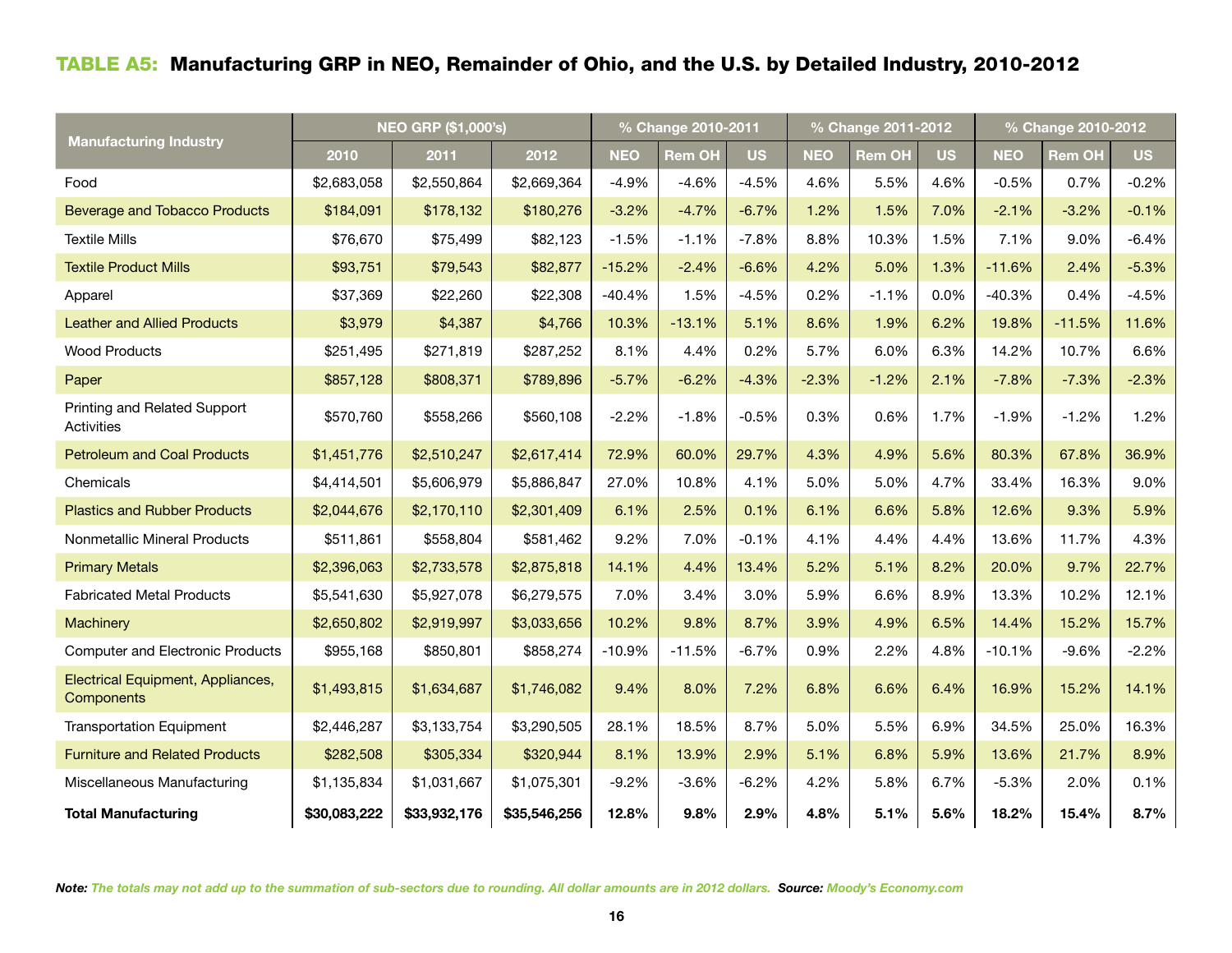# Table A6: Manufacturing Average Wage in NEO, Remainder of Ohio, and the U.S. by Detailed Industry, 2010-2012

|                                                 | <b>NEO Average Wage</b> |          |          | <b>NEO Wage</b>             |            | % Change 2010-2011 |           | % Change 2011-2012 |               |           |            | % Change 2010-2012 |           |  |  |
|-------------------------------------------------|-------------------------|----------|----------|-----------------------------|------------|--------------------|-----------|--------------------|---------------|-----------|------------|--------------------|-----------|--|--|
| Manufacturing Industry                          | 2010                    | 2011     | 2012     | <b>Premium</b><br>over U.S. | <b>NEO</b> | <b>Rem OH</b>      | <b>US</b> | <b>NEO</b>         | <b>Rem OH</b> | <b>US</b> | <b>NEO</b> | <b>Rem OH</b>      | <b>US</b> |  |  |
| Food                                            | \$40,891                | \$42,075 | \$42,734 | \$27                        | 2.9%       | 1.0%               | 0.3%      | 1.6%               | 4.9%          | 4.8%      | 4.5%       | 5.9%               | 5.1%      |  |  |
| <b>Beverage and Tobacco Products</b>            | \$37,804                | \$35,691 | \$35,909 | $-$23,205$                  | $-5.6%$    | $-0.2%$            | $-0.3%$   | 0.6%               | $-1.8%$       | 0.4%      | $-5.0%$    | $-2.0%$            | 0.1%      |  |  |
| <b>Textile Mills</b>                            | \$46,062                | \$57,094 | \$61,029 | \$21,072                    | 24.0%      | $-14.8%$           | 2.5%      | 6.9%               | 9.8%          | 2.7%      | 32.5%      | $-6.5%$            | 5.3%      |  |  |
| <b>Textile Product Mills</b>                    | \$22,933                | \$22,102 | \$25,451 | $-$9,102$                   | $-3.6%$    | 10.7%              | 3.9%      | 15.2%              | 0.7%          | 2.1%      | 11.0%      | 11.4%              | 6.1%      |  |  |
| Apparel                                         | \$31,362                | \$31,333 | \$30,324 | $- $5,818$                  | $-0.1%$    | 7.1%               | 1.1%      | $-3.2%$            | 3.3%          | 0.3%      | $-3.3%$    | 10.6%              | 1.4%      |  |  |
| <b>Leather and Allied Products</b>              | \$33,996                | \$32,997 | \$31,662 | $-$ \$6,170                 | $-2.9%$    | $-7.0%$            | 0.3%      | $-4.0%$            | 14.7%         | 4.8%      | $-6.9%$    | 6.7%               | 5.1%      |  |  |
| <b>Wood Products</b>                            | \$34,087                | \$32,520 | \$34,320 | $-$2,956$                   | $-4.6%$    | 0.3%               | 0.9%      | 5.5%               | 4.7%          | 6.2%      | 0.7%       | 5.1%               | 7.2%      |  |  |
| Paper                                           | \$61,060                | \$64,071 | \$58,782 | $-$ \$6,508                 | 4.9%       | $-0.6%$            | 1.3%      | $-8.3%$            | 2.6%          | 3.3%      | $-3.7%$    | 2.0%               | 4.7%      |  |  |
| Printing and Related Support<br>Activities      | \$37,433                | \$37,710 | \$38,579 | $-$5,740$                   | 0.7%       | $-0.1%$            | 1.4%      | 2.3%               | $-0.3%$       | 1.1%      | 3.1%       | $-0.3%$            | 2.5%      |  |  |
| <b>Petroleum and Coal Products</b>              | \$83,905                | \$83,167 | \$86,188 | $-$49,218$                  | $-0.9%$    | 2.4%               | 12.6%     | 3.6%               | 6.0%          | 5.2%      | 2.7%       | 8.6%               | 18.4%     |  |  |
| Chemicals                                       | \$82,625                | \$87,269 | \$87,331 | $-$13,223$                  | 5.6%       | 5.3%               | 0.4%      | 0.1%               | 0.9%          | 2.4%      | 5.7%       | 6.3%               | 2.8%      |  |  |
| <b>Plastics and Rubber Products</b>             | \$41,722                | \$42,108 | \$44,054 | $-$3,849$                   | 0.9%       | 1.0%               | 1.1%      | 4.6%               | $-2.4%$       | 3.1%      | 5.6%       | $-1.5%$            | 4.3%      |  |  |
| Nonmetallic Mineral Products                    | \$42,648                | \$42,887 | \$42,389 | $-$ \$8,913                 | 0.6%       | 0.7%               | 1.7%      | $-1.2%$            | 4.0%          | 5.3%      | $-0.6%$    | 4.8%               | 7.0%      |  |  |
| <b>Primary Metals</b>                           | \$59,664                | \$66,593 | \$66,089 | \$2,804                     | 11.6%      | $-6.0%$            | 3.9%      | $-0.8%$            | 4.5%          | 4.3%      | 10.8%      | $-1.8%$            | 8.4%      |  |  |
| <b>Fabricated Metal Products</b>                | \$53,385                | \$60,177 | \$61,383 | \$9,912                     | 12.7%      | 5.0%               | 2.8%      | 2.0%               | 4.7%          | 4.0%      | 15.0%      | 9.9%               | 6.9%      |  |  |
| Machinery                                       | \$50,372                | \$54,215 | \$55,658 | $-$12,924$                  | 7.6%       | 6.6%               | 10.2%     | 2.7%               | 5.8%          | 3.1%      | 10.5%      | 12.8%              | 13.6%     |  |  |
| <b>Computer and Electronic Products</b>         | \$57,880                | \$59,321 | \$61,488 | $-$44,898$                  | 2.5%       | 9.4%               | 8.5%      | 3.7%               | $-4.3%$       | 3.9%      | 6.2%       | 4.7%               | 12.7%     |  |  |
| Electrical Equipment, Appliances,<br>Components | \$62,152                | \$68,968 | \$66,719 | \$4,054                     | 11.0%      | 0.8%               | 7.8%      | $-3.3%$            | 9.8%          | 2.5%      | 7.3%       | 10.7%              | 10.5%     |  |  |
| <b>Transportation Equipment</b>                 | \$60,429                | \$69,904 | \$69,017 | $-$5,676$                   | 15.7%      | 3.0%               | 8.3%      | $-1.3%$            | 5.6%          | 1.8%      | 14.2%      | 8.8%               | 10.2%     |  |  |
| <b>Furniture and Related Products</b>           | \$38,383                | \$38,548 | \$38,774 | $-$279$                     | 0.4%       | 4.7%               | 0.4%      | 0.6%               | 5.5%          | 4.8%      | 1.0%       | 10.5%              | 5.2%      |  |  |
| Miscellaneous Manufacturing                     | \$43,283                | \$44,023 | \$44,790 | $-$15,495$                  | 1.7%       | 0.2%               | 0.7%      | 1.7%               | 0.4%          | 5.7%      | 3.5%       | 0.6%               | 6.4%      |  |  |
| <b>Total Manufacturing</b>                      | \$53,112                | \$57,634 | \$58,168 | $-$5,820$                   | 8.5%       | 2.6%               | 4.5%      | 0.9%               | 3.9%          | 3.5%      | 9.5%       | 6.6%               | 8.1%      |  |  |

*Note: All dollar amounts are in 2012 dollars. Source: Quarterly Census of Employment and Wages (QCEW)*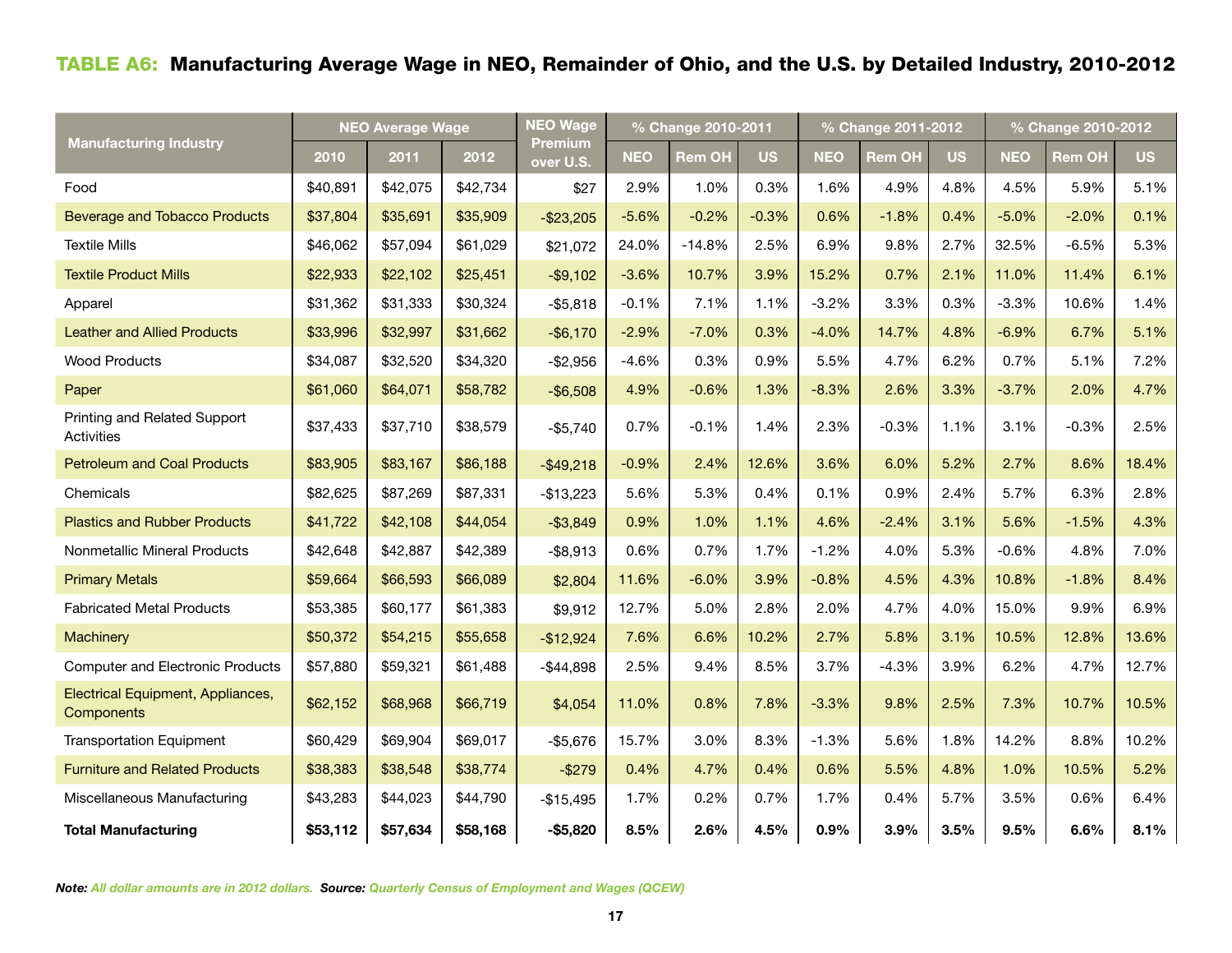# Table A7: Manufacturing Total Wages in NEO, Remainder of Ohio, and the U.S. by Major Sector, 2010-2012

|                                                                                    |                  |                  | % Change 2010-2011 |            |               | % Change 2011-2012 |            | % Change 2010-2012 |           |            |               |           |
|------------------------------------------------------------------------------------|------------------|------------------|--------------------|------------|---------------|--------------------|------------|--------------------|-----------|------------|---------------|-----------|
| Industry                                                                           | 2010             | 2011             | 2012               | <b>NEO</b> | <b>Rem OH</b> | <b>US</b>          | <b>NEO</b> | <b>Rem OH</b>      | <b>US</b> | <b>NEO</b> | <b>Rem OH</b> | <b>US</b> |
| Agriculture, Forestry, Fishing<br>and Hunting                                      | \$91,138,552     | \$92,417,051     | \$105,588,176      | 1.4%       | 5.5%          | 3.0%               | 14.3%      | 8.6%               | 8.0%      | 15.9%      | 14.6%         | 11.2%     |
| Mining                                                                             | \$152,972,019    | \$170,795,830    | \$156,730,652      | 11.7%      | 18.9%         | 15.8%              | $-8.2%$    | 14.7%              | 15.4%     | 2.5%       | 36.5%         | 33.7%     |
| <b>Utilities</b>                                                                   | \$739,354,470    | \$771,165,988    | \$816,188,044      | 4.3%       | 2.3%          | 2.0%               | 5.8%       | 2.9%               | 4.0%      | 10.4%      | 5.3%          | 6.1%      |
| Construction                                                                       | \$2,665,494,748  | \$2,598,680,364  | \$2,868,828,072    | $-2.5%$    | 3.1%          | $-1.9%$            | 10.4%      | 11.5%              | 6.5%      | 7.6%       | 14.9%         | 4.4%      |
| Manufacturing                                                                      | \$12,930,607,133 | \$14,617,234,556 | \$15,328,213,556   | 13.0%      | 4.8%          | 6.3%               | 4.9%       | 6.9%               | 5.5%      | 18.5%      | 12.1%         | 12.1%     |
| <b>Wholesale Trade</b>                                                             | \$4,257,823,512  | \$4,516,762,155  | \$4,909,858,552    | 6.1%       | 2.6%          | 4.4%               | 8.7%       | 9.9%               | 6.4%      | 15.3%      | 12.8%         | 11.0%     |
| <b>Retail Trade</b>                                                                | \$4,701,913,205  | \$4,793,418,109  | \$5,126,625,668    | 1.9%       | 3.4%          | 1.9%               | 7.0%       | 6.0%               | 5.8%      | 9.0%       | 9.6%          | 7.8%      |
| <b>Transportation and Warehousing</b>                                              | \$2,605,406,576  | \$2,620,955,190  | \$2,871,539,232    | 0.6%       | 2.7%          | 3.6%               | 9.6%       | 6.3%               | 7.4%      | 10.2%      | 9.2%          | 11.2%     |
| Information                                                                        | \$1,619,033,671  | \$1,620,210,158  | \$1,565,196,068    | 0.1%       | 1.3%          | 4.5%               | $-3.4%$    | 2.9%               | 4.3%      | $-3.3%$    | 4.2%          | 9.1%      |
| <b>Finance and Insurance</b>                                                       | \$4,824,156,793  | \$4,801,457,124  | \$5,031,555,892    | $-0.5%$    | 2.9%          | 7.0%               | 4.8%       | 2.7%               | $-1.4%$   | 4.3%       | 5.7%          | 5.5%      |
| Real Estate and Rental and Leasing                                                 | \$844,542,849    | \$844,003,125    | \$918,368,852      | $-0.1%$    | 0.5%          | 2.7%               | 8.8%       | 7.4%               | 7.8%      | 8.7%       | 7.9%          | 10.8%     |
| Professional, Scientific, and<br><b>Technical Services</b>                         | \$4,601,197,844  | \$4,703,985,924  | \$4,945,519,240    | 2.2%       | 4.1%          | 4.4%               | 5.1%       | 6.9%               | 7.5%      | 7.5%       | 11.3%         | 12.3%     |
| Management of Companies<br>and Enterprises                                         | \$4,665,615,426  | \$5,011,057,032  | \$5,512,387,756    | 7.4%       | 2.6%          | 10.3%              | 10.0%      | 20.9%              | 7.6%      | 18.1%      | 24.0%         | 18.7%     |
| Administrative and Support and Waste<br><b>Management and Remediation Services</b> | \$2,808,999,743  | \$3,284,184,365  | \$3,336,263,257    | 16.9%      | 4.7%          | 5.4%               | 1.6%       | 9.4%               | 8.2%      | 18.8%      | 14.6%         | 14.1%     |
| <b>Educational Services</b>                                                        | \$6,725,147,601  | \$6,445,240,043  | \$6,566,576,654    | $-4.2%$    | $-2.4%$       | $-2.2%$            | 1.9%       | 6.2%               | 1.4%      | $-2.4%$    | 3.6%          | $-0.7%$   |
| <b>Health Care and Social Assistance</b>                                           | \$12,416,830,746 | \$12,772,455,096 | \$13,277,339,772   | 2.9%       | 1.4%          | 1.6%               | 4.0%       | 6.4%               | 6.2%      | 6.9%       | 7.8%          | 7.9%      |
| Arts, Entertainment, and Recreation                                                | \$749,705,439    | \$654,205,900    | \$652,660,656      | -12.7%     | $-7.3%$       | $-0.5%$            | $-0.2%$    | 14.4%              | 6.1%      | $-12.9%$   | 6.0%          | 5.6%      |
| <b>Accommodation and Food Services</b>                                             | \$1,901,448,828  | \$1,922,794,061  | \$2,053,221,696    | 1.1%       | 0.9%          | 2.3%               | 6.8%       | 7.6%               | 7.2%      | 8.0%       | 8.6%          | 9.6%      |
| Other Services (except Public<br>Administration)                                   | \$1,370,007,108  | \$1,388,840,333  | \$1,472,918,172    | 1.4%       | 0.0%          | $-0.1%$            | 6.1%       | 7.4%               | 4.3%      | 7.5%       | 7.4%          | 4.2%      |
| <b>Public Administration</b>                                                       | \$3,712,625,689  | \$3,595,625,469  | \$3,572,089,416    | $-3.2%$    | $-1.0%$       | $-2.0%$            | $-0.7%$    | $-3.5%$            | 1.4%      | $-3.8%$    | $-4.4%$       | $-0.6%$   |
| <b>All Industries</b>                                                              | \$74,388,558,590 | \$77,233,529,634 | \$81,103,475,403   | 3.8%       | 2.3%          | 3.2%               | 5.0%       | 7.0%               | 5.0%      | $9.0\%$    | 9.5%          | 8.3%      |

*Note: The total does not add up to the summation of sectors because of some non-classified companies. All dollar amounts are in 2012 dollars. Source: Quarterly Census of Employment and Wages (QCEW)*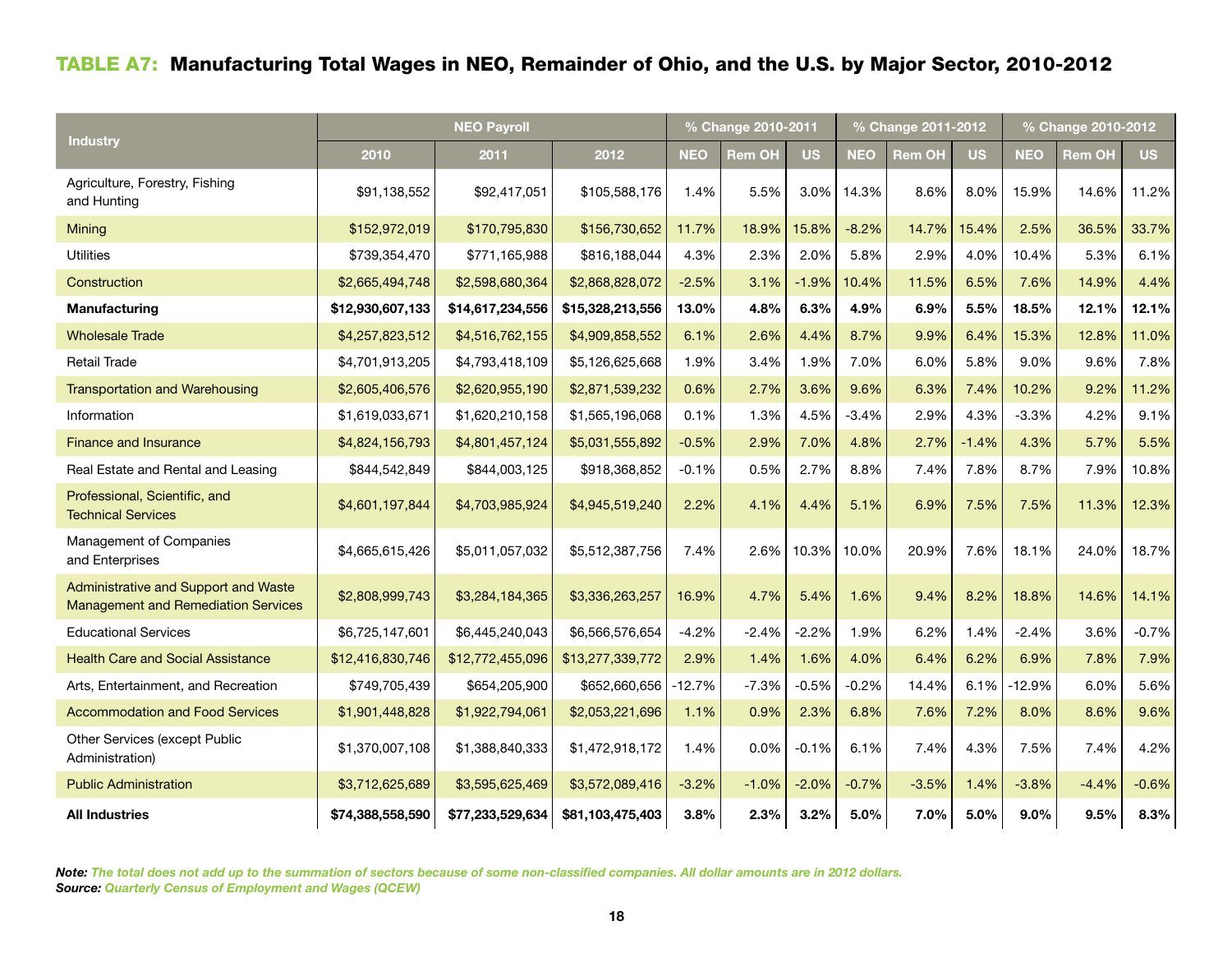# Table A8: Manufacturing Total Wages in NEO, Remainder of Ohio, and the U.S. by Detailed Industry, 2010-2012

|                                                 |                  |                  | % Change 2010-2011 |            |               | % Change 2011-2012 |            | % Change 2010-2012 |           |            |         |           |
|-------------------------------------------------|------------------|------------------|--------------------|------------|---------------|--------------------|------------|--------------------|-----------|------------|---------|-----------|
| <b>Manufacturing Industry</b>                   | 2010             | 2011             | 2012               | <b>NEO</b> | <b>Rem OH</b> | <b>US</b>          | <b>NEO</b> | <b>Rem OH</b>      | <b>US</b> | <b>NEO</b> | Rem OH  | <b>US</b> |
| Food                                            | \$698,272,853    | \$726,221,213    | \$763,664,508      | 4.0%       | 1.5%          | 1.4%               | 5.2%       | 7.1%               | 4.9%      | 9.4%       | 8.7%    | 6.3%      |
| <b>Beverage and Tobacco Products</b>            | \$39,731,996     | \$36,762,014     | \$37,860,560       | $-7.5%$    | 0.7%          | $-1.3%$            | 3.0%       | $-4.0%$            | 3.7%      | $-4.7%$    | $-3.3%$ | 2.3%      |
| <b>Textile Mills</b>                            | \$31,706,277     | \$42,154,433     | \$44,551,384       | 33.0%      | $-8.8%$       | 3.9%               | 5.7%       | 17.0%              | 1.2%      | 40.5%      | 6.8%    | 5.1%      |
| <b>Textile Product Mills</b>                    | \$31,035,889     | \$30,677,073     | \$35,775,288       | $-1.2%$    | 4.8%          | 3.2%               | 16.6%      | 4.7%               | 0.4%      | 15.3%      | 9.7%    | 3.6%      |
| Apparel                                         | \$22,685,344     | \$16,105,417     | \$16,526,776       | $-29.0\%$  | $-7.8%$       | $-3.0%$            | 2.6%       | $-1.7%$            | $-1.1%$   | $-27.1%$   | $-9.3%$ | $-4.1%$   |
| <b>Leather and Allied Products</b>              | \$1,541,156      | \$1,550,847      | \$2,184,700        | 0.6%       | $-3.2%$       | 5.5%               | 40.9%      | 11.3%              | 7.8%      | 41.8%      | 7.8%    | 13.7%     |
| <b>Wood Products</b>                            | \$113,987,232    | \$115,325,545    | \$118,826,172      | 1.2%       | $-1.9%$       | 1.0%               | 3.0%       | 6.8%               | 5.5%      | 4.2%       | 4.8%    | 6.6%      |
| Paper                                           | \$445,658,114    | \$463,104,177    | \$413,745,628      | 3.9%       | 0.0%          | 0.0%               | $-10.7%$   | $-2.8%$            | 1.2%      | $-7.2%$    | $-2.7%$ | 1.2%      |
| Printing and Related Support<br>Activities      | \$350,824,133    | \$337,571,573    | \$332,603,204      | $-3.8%$    | $-2.9%$       | $-1.6%$            | $-1.5%$    | $-3.0%$            | $-1.5%$   | $-5.2%$    | $-5.7%$ | $-3.1%$   |
| <b>Petroleum and Coal Products</b>              | \$101,720,386    | \$105,095,543    | \$112,791,376      | 3.3%       | 3.2%          | 10.8%              | 7.3%       | 10.5%              | 6.6%      | 10.9%      | 14.1%   | 18.2%     |
| Chemicals                                       | \$1,508,817,249  | \$1,610,499,023  | \$1,636,957,676    | 6.7%       | 4.7%          | $-0.4%$            | 1.6%       | 3.8%               | 2.5%      | 8.5%       | 8.7%    | 2.1%      |
| <b>Plastics and Rubber Products</b>             | \$886,529,846    | \$925,082,208    | \$993,025,216      | 4.3%       | 3.1%          | 3.9%               | 7.3%       | $-3.1%$            | 4.1%      | 12.0%      | $-0.2%$ | 8.2%      |
| Nonmetallic Mineral Products                    | \$272,080,549    | \$281,966,019    | \$301,372,104      | 3.6%       | 2.7%          | 0.1%               | 6.9%       | 7.8%               | 6.2%      | 10.8%      | 10.7%   | 6.4%      |
| <b>Primary Metals</b>                           | \$1,110,731,398  | \$1,303,688,986  | \$1,416,574,284    | 17.4%      | $-0.9%$       | 11.5%              | 8.7%       | 8.4%               | 10.0%     | 27.5%      | 7.4%    | 22.7%     |
| <b>Fabricated Metal Products</b>                | \$2,658,523,046  | \$3,183,147,623  | \$3,414,417,376    | 19.7%      | 10.6%         | 8.2%               | 7.3%       | 10.2%              | 9.5%      | 28.4%      | 21.9%   | 18.5%     |
| Machinery                                       | \$1,417,572,597  | \$1,616,406,254  | \$1,760,456,708    | 14.0%      | 13.8%         | 16.4%              | 8.9%       | 12.7%              | 8.9%      | 24.2%      | 28.3%   | 26.7%     |
| <b>Computer and Electronic Products</b>         | \$527,252,030    | \$555,322,074    | \$583,707,548      | 5.3%       | 9.5%          | 9.0%               | 5.1%       | $-5.5%$            | 3.8%      | 10.7%      | 3.5%    | 13.1%     |
| Electrical Equipment, Appliances,<br>Components | \$598,131,937    | \$677,173,910    | \$678,262,944      | 13.2%      | 6.8%          | 10.2%              | 0.2%       | 11.7%              | 4.9%      | 13.4%      | 19.3%   | 15.5%     |
| <b>Transportation Equipment</b>                 | \$1,429,819,412  | \$1,930,084,214  | \$1,973,218,268    | 35.0%      | 4.6%          | 11.9%              | 2.2%       | 11.8%              | 7.3%      | 38.0%      | 16.9%   | 20.0%     |
| <b>Furniture and Related Products</b>           | \$220,089,635    | \$186,651,059    | \$183,311,696      | $-15.2%$   | $-1.4%$       | $-1.6%$            | $-1.8%$    | 2.6%               | 4.2%      | $-16.7%$   | 1.2%    | 2.5%      |
| Miscellaneous Manufacturing                     | \$463,896,056    | \$472,645,348    | \$508,380,140      | 1.9%       | 2.5%          | 1.6%               | 7.6%       | 1.9%               | 6.7%      | 9.6%       | 4.5%    | 8.4%      |
| <b>Total Manufacturing</b>                      | \$12,930,607,133 | \$14,617,234,556 | \$15,328,213,556   | 13.0%      | 4.8%          | 6.3%               | 4.9%       | 6.9%               | 5.5%      | 18.5%      | 12.1%   | 12.1%     |

*Note: The totals may not add up to the summation of sub-sectors due to rounding. All dollar amounts are in 2012 dollars. Source: Quarterly Census of Employment and Wages (QCEW)*